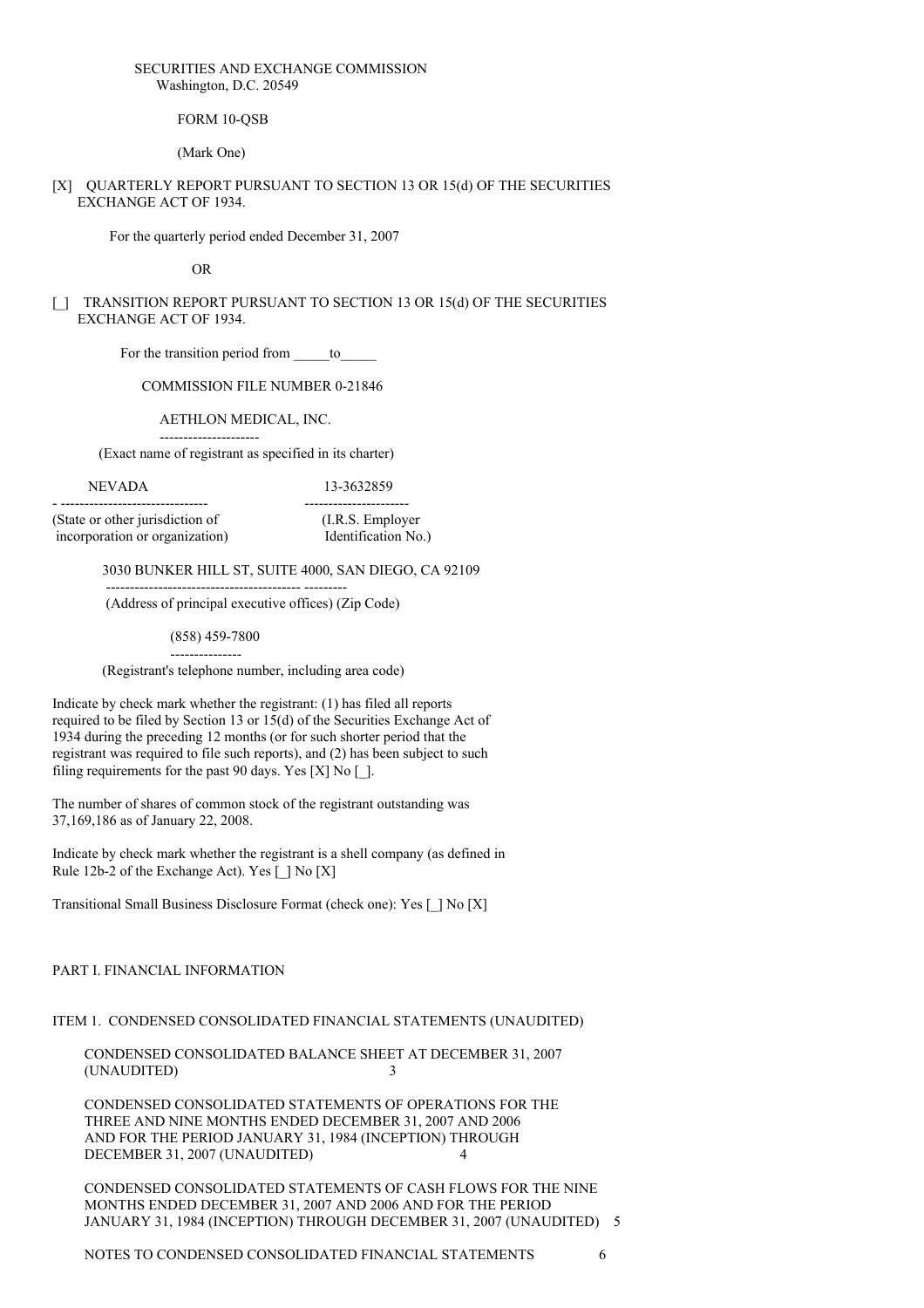| ITEM 2. MANAGEMENT'S DISCUSSION AND ANALYSIS OR PLAN OF OPERATION   |     |    | 17 |
|---------------------------------------------------------------------|-----|----|----|
| ITEM 3. CONTROLS AND PROCEDURES                                     | 2.1 |    |    |
| PART II. OTHER INFORMATION                                          |     |    |    |
| <b>ITEM 1. LEGAL PROCEEDINGS</b>                                    | 22  |    |    |
| ITEM 2. UNREGISTERED SALES OF EQUITY SECURITIES AND USE OF PROCEEDS |     |    | 22 |
| <b>ITEM 3. DEFAULTS UPON SENIOR SECURITIES</b>                      | 23  |    |    |
| ITEM 4. SUBMISSION OF MATTERS TO A VOTE OF SECURITY HOLDERS         |     | 23 |    |
| <b>ITEM 5. OTHER INFORMATION</b>                                    | 23  |    |    |
| <b>ITEM 6. EXHIBITS</b>                                             | 24  |    |    |

2

## PART I.

FINANCIAL INFORMATION

# ITEM 1. CONDENSED CONSOLIDATED FINANCIAL STATEMENTS

## AETHLON MEDICAL, INC. (A Development Stage Company) CONDENSED CONSOLIDATED BALANCE SHEET (Unaudited)

|                                           | December 31,<br>2007 |         |  |  |
|-------------------------------------------|----------------------|---------|--|--|
|                                           | .                    |         |  |  |
|                                           | <b>ASSETS</b>        |         |  |  |
| Current assets                            |                      |         |  |  |
| Cash                                      | S<br>333,271         |         |  |  |
| Deferred financing costs                  | 55,000               |         |  |  |
| Prepaid expenses and other current assets | 5,000                |         |  |  |
|                                           | -------              |         |  |  |
| Total current assets                      |                      | 393,271 |  |  |
| Property and equipment, net               |                      | 10,425  |  |  |
| Patents and patents pending, net          |                      | 139,453 |  |  |
| Other assets                              | 13,200               |         |  |  |
| Total assets                              | 556,349<br>S         |         |  |  |
|                                           |                      |         |  |  |

# LIABILITIES AND STOCKHOLDERS' DEFICIT

| Current Liabilities                        |              |
|--------------------------------------------|--------------|
| Accounts payable and accrued liabilities   | 935,543<br>S |
| Due to related parties                     | 1,083,999    |
| Notes payable                              | 502,500      |
| Convertible notes payable, net of discount | 815,711      |
| Warrant obligation                         | 731,274      |
|                                            |              |
| Total current liabilities                  | 4,069,027    |

Commitments and Contingencies

| Stockholders' Deficit                      |            |
|--------------------------------------------|------------|
| Common stock, par value \$0.001 per share; |            |
| 100,000,000 shares authorized;             |            |
| 36,428,399 shares issued and outstanding   | 36.429     |
| Additional paid-in capital                 | 27.932.219 |
|                                            |            |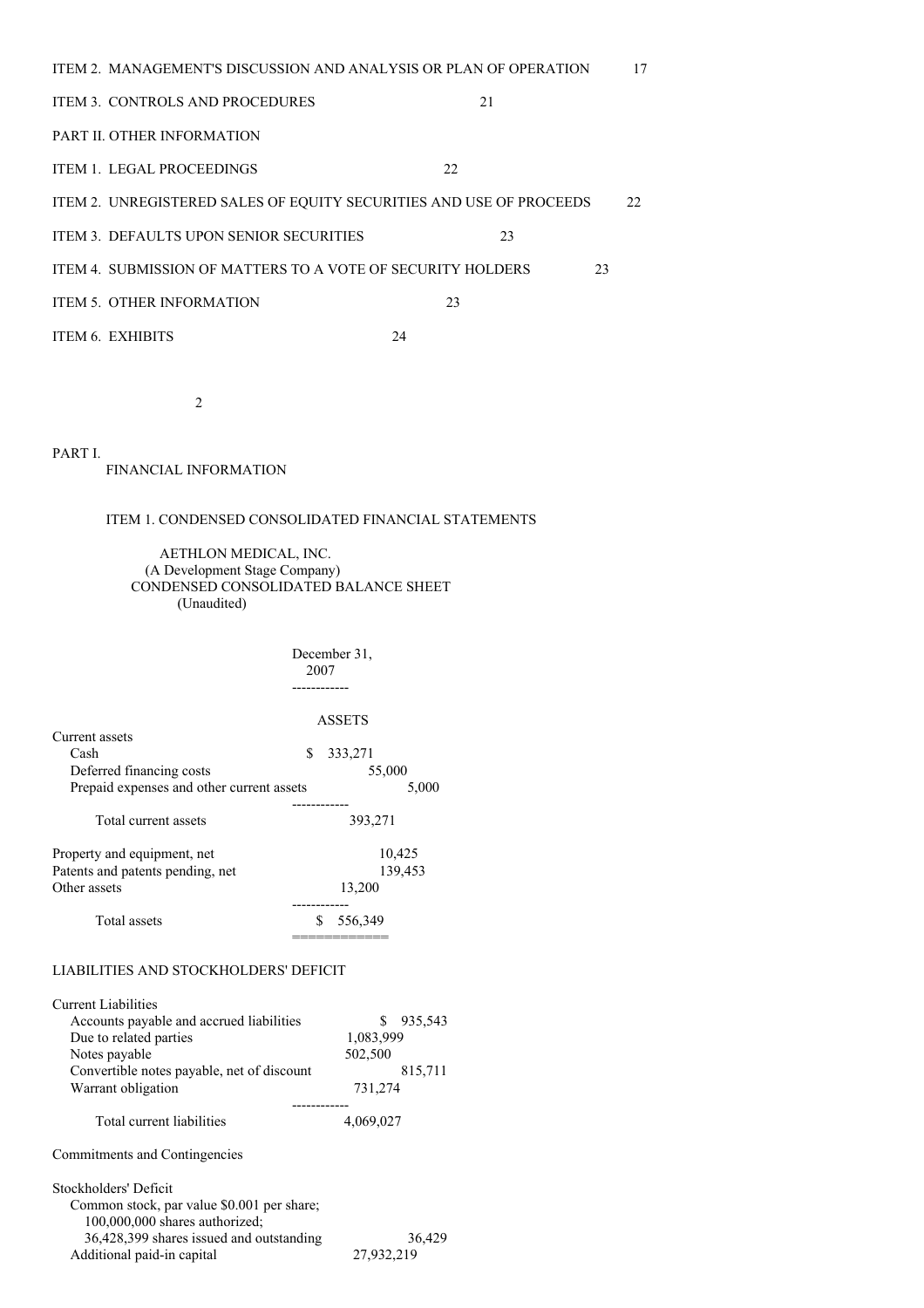| Deficit accumulated during development stage                                                                                                                                                                                                                                                                                                       | (31, 481, 326)                                                                         |
|----------------------------------------------------------------------------------------------------------------------------------------------------------------------------------------------------------------------------------------------------------------------------------------------------------------------------------------------------|----------------------------------------------------------------------------------------|
| (3,512,678)                                                                                                                                                                                                                                                                                                                                        |                                                                                        |
| Total liabilities and stockholders' deficit                                                                                                                                                                                                                                                                                                        | \$556,349                                                                              |
|                                                                                                                                                                                                                                                                                                                                                    |                                                                                        |
| The accompanying notes are an integral part of these unaudited condensed<br>consolidated financial statements.                                                                                                                                                                                                                                     |                                                                                        |
| 3                                                                                                                                                                                                                                                                                                                                                  |                                                                                        |
| $<$ TABLE><br>$<\!\!S\!\!>$<br>$<\infty$                                                                                                                                                                                                                                                                                                           |                                                                                        |
| AETHLON MEDICAL, INC.<br>(A Development Stage Company)<br>CONDENSED CONSOLIDATED STATEMENTS OF<br>OPERATIONS For the Three and Nine Months Ended<br>December 31, 2007 and 2006 and<br>For the Period January 31, 1984 (Inception) Through December 31, 2007<br>(Unaudited)                                                                         |                                                                                        |
| Three Months Three Months Nine Months Nine Months<br>Ended<br>Ended<br>Ended<br>December 31, December 31, December 31, December 31,<br>2007<br>2006<br>2007<br>------------<br>------------                                                                                                                                                        | January 31, 1984<br>(Inception)<br>Ended<br>through<br>December 31,<br>2006<br>2007    |
| <b>REVENUES</b>                                                                                                                                                                                                                                                                                                                                    |                                                                                        |
| Grant income<br>\$<br>-- S<br>$-$ S<br>Subcontract income<br>$-$<br>Sale of research and development<br>$- -$<br>--<br>$-\!$                                                                                                                                                                                                                       | $-$ S<br>$-$ \$ 1,424,012<br>73,746<br>35,810<br>1,533,568<br>$\hspace{0.05cm} \dashv$ |
| <b>EXPENSES</b>                                                                                                                                                                                                                                                                                                                                    |                                                                                        |
| Professional Fees 132,419 133,316 573,495 499,964 6,511,722<br>Payroll and related 285,373 220,539 1,107,149 611,816 9,242,346<br>General and administrative 109,183 111,139 407,632 392,647 5,334,633<br>$     1,313,253$<br>Impairment                                                                                                           |                                                                                        |
|                                                                                                                                                                                                                                                                                                                                                    | 526,975 464,994 2,088,276 1,504,427 22,401,954                                         |
| OPERATING LOSS                                                                                                                                                                                                                                                                                                                                     | $(526,975)$ $(464,994)$ $(2,088,276)$ $(1,504,427)$ $(20,868,386)$                     |
| OTHER EXPENSE (INCOME)<br>Loss on extinguishment of debt 489,013 -- 489,013 -- 1,705,761<br>Change in fair value of<br>Unange in fair value of<br>warrant liability 633,249 -- (280,776) -- 2,191,924<br>Interest and other debt expenses 952,068 75,765 1,077,794 283,142 6,340,214<br>$1,778$ - $20,027$ - $392,456$<br>Interest income<br>Other |                                                                                        |
|                                                                                                                                                                                                                                                                                                                                                    |                                                                                        |
| NET LOSS                                                                                                                                                                                                                                                                                                                                           | $$(2,603,083) \$ $$(540,759) \$ $$(3,394,334) \$ $$(1,787,569) \$ $$(31,481,326)$      |
| <b>BASIC AND DILUTED LOSS PER</b><br>COMMON SHARE \$ (0.07) \$ (0.02) \$ (0.10) \$ (0.07)                                                                                                                                                                                                                                                          |                                                                                        |
| WEIGHTED AVERAGE NUMBER OF COMMON<br>SHARES OUTSTANDING 35,077,841 27,174,574 33,352,579 27,174,574                                                                                                                                                                                                                                                |                                                                                        |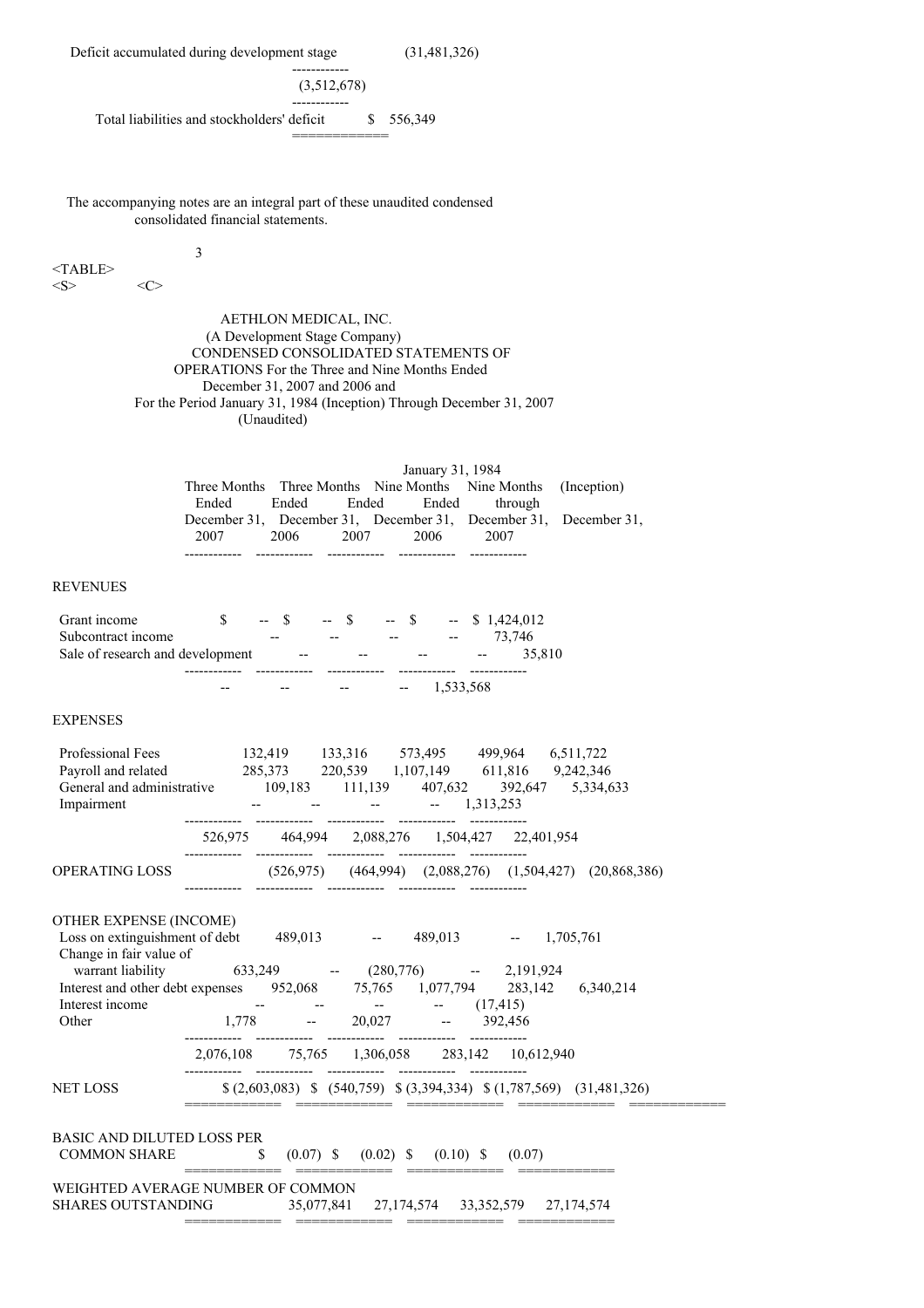4

## AETHLON MEDICAL, INC. (A DEVELOPMENT STAGE COMPANY) CONDENSED CONSOLIDATED STATEMENTS OF CASH FLOWS FOR THE NINE MONTHS ENDED DECEMBER 31, 2007 AND 2006 AND FOR THE PERIOD JANUARY 31, 1984 (INCEPTION) THROUGH DECEMBER 31, 2007 (Unaudited)

|                                   | Nine Months Nime Months January 31, 1984 |  |  |
|-----------------------------------|------------------------------------------|--|--|
| Ended                             | Ended (Inception)                        |  |  |
| December 31, December 31, Through |                                          |  |  |
| 2007                              | 2006 December 31.                        |  |  |
| (Unaudited) (Unaudited) 2007      |                                          |  |  |
|                                   |                                          |  |  |

Cash flows from operating activities:

| Net loss                                              | $(3,394,334)$ $(1,787,569)$ $(31,481,326)$ |        |        |           |
|-------------------------------------------------------|--------------------------------------------|--------|--------|-----------|
| Adjustments to reconcile net loss to net cash used in |                                            |        |        |           |
| operating activities:                                 |                                            |        |        |           |
|                                                       |                                            |        |        |           |
| Depreciation and amortization                         |                                            | 16.616 | 21.256 | 1.024.009 |
| Amortization of deferred consulting fees              |                                            | $-$    | 36,750 | 109,000   |
| Gain on sale of property and equipment                |                                            |        |        | (13 በ65). |

| Gain on sale of property and equipment                               |                                   |                | (13,065)                                   |  |
|----------------------------------------------------------------------|-----------------------------------|----------------|--------------------------------------------|--|
| Gain on settlement of debt                                           |                                   |                | (131, 175)                                 |  |
| Loss on settlement of accrued legal liabilities                      |                                   |                | 142,245                                    |  |
| Stock based compensation                                             | 422,397 23,816 884,791            |                |                                            |  |
| Loss on debt extinguishment                                          | 489,013                           | $\sim$ $-$     | 6,442,745                                  |  |
| Fair market value of warrants issued in                              |                                   |                |                                            |  |
| connection with accounts payable and debt                            |                                   |                | 2,715,736                                  |  |
| Fair market value of common stock, warrants                          |                                   |                |                                            |  |
| and options issued for services                                      |                                   |                | 197,107 195,358 3,684,023                  |  |
| Change in fair value of warrant liability                            |                                   |                | $(280,776)$ -- $(1,485,467)$               |  |
| Debt issuance costs                                                  | $(55,000)$ -- $(55,000)$          |                |                                            |  |
| Amortization of debt discount                                        |                                   |                | 415,575 136,651 1,701,362                  |  |
| Impairment of patents and patents pending                            |                                   |                | 416,026                                    |  |
| Impairment of goodwill                                               |                                   |                | 897,227                                    |  |
| Deferred compensation forgiven                                       |                                   |                | 217,223                                    |  |
| Changes in operating assets and liabilities:                         |                                   |                |                                            |  |
| Prepaid expenses                                                     | $(430)$ 14,791 156,537            |                |                                            |  |
| Other assets                                                         |                                   | 4,000 (13,200) |                                            |  |
| Accounts payable and accrued liabilities (438,534) 178,588 1,610,582 |                                   |                |                                            |  |
| Due to related parties                                               | $(5,000)$ $(108,000)$ $1,317,500$ |                |                                            |  |
| Net cash used in operating activities                                |                                   |                | $(1,518,773)$ $(1,284,359)$ $(11,805,227)$ |  |

Cash flows from investing activities:

| Purchases of property and equipment              | (4.215)  | (14, 454) | (270.912)  |
|--------------------------------------------------|----------|-----------|------------|
| Patents and patents pending                      | (6.797)  | (3.252)   | (376, 924) |
| Proceeds from the sale of property and equipment |          |           | 17.065     |
| Cash of acquired company                         |          |           | 10.728     |
|                                                  |          |           |            |
| Net cash used in investing activities            | (11,012) | (17.706)  | (620.043)  |
|                                                  |          |           |            |

------------ ------------ ------------

Cash flows from financing activities:

| Proceeds from the issuance of notes payable         |         |         |           | 1,710,000 |           |
|-----------------------------------------------------|---------|---------|-----------|-----------|-----------|
| Principal repayments of notes payable               |         |         | $- -$     | (292,500) |           |
| Proceeds from the issuance of convertible notes     |         |         |           |           |           |
| payable                                             | 500,000 | 50,000  | 2,578,000 |           |           |
| Proceeds from the issuance of common stock          |         | 922,950 |           | 460,003   | 8.839.772 |
| Professional fees related to registration statement |         |         |           | (76, 731) |           |
|                                                     |         |         |           |           |           |

Net cash provided by financing activities 1,422,950 510,003 12,758,541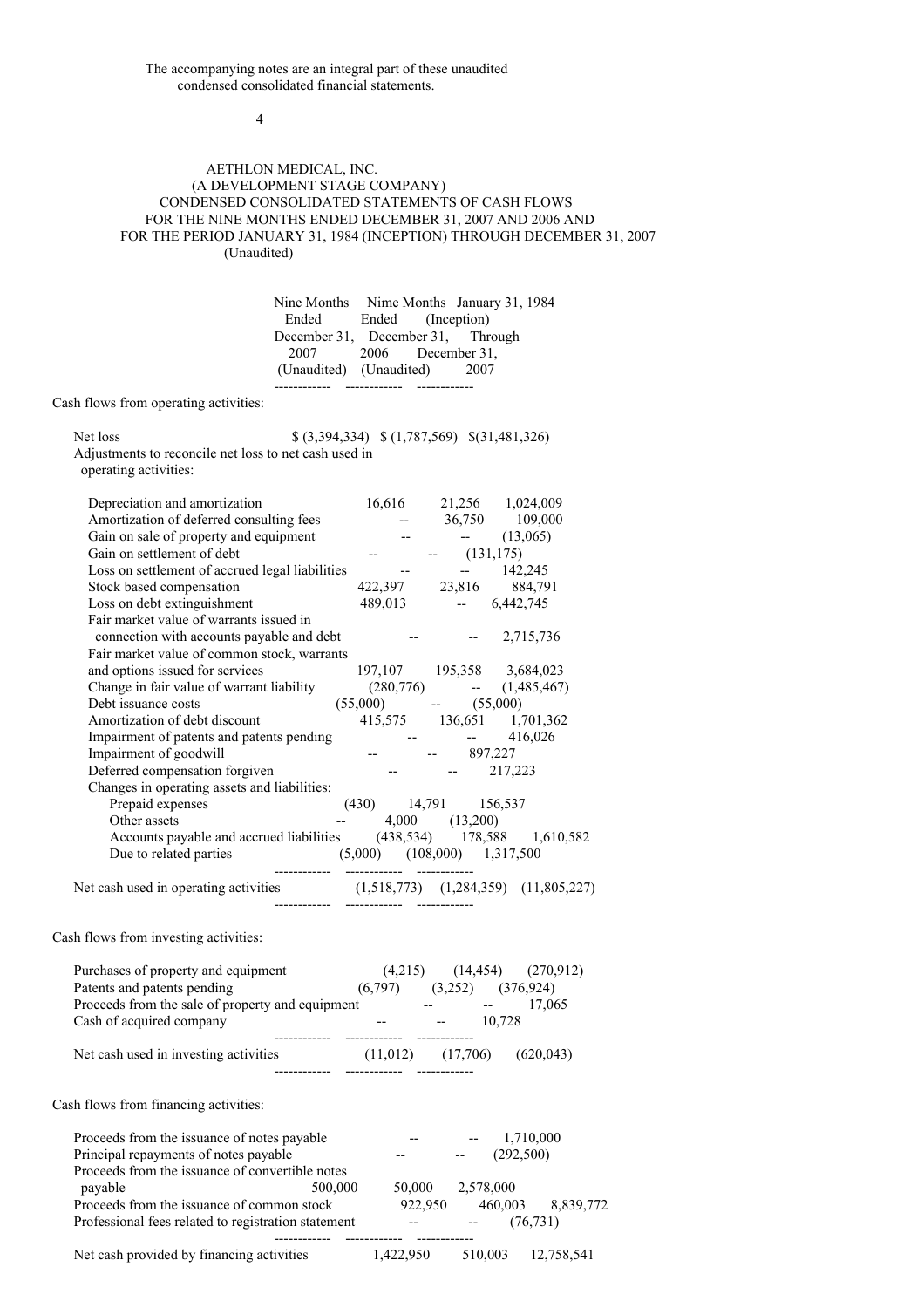| Net (decrease) increase in cash |                                 | $(106,835)$ $(792,062)$ | 333,271 |
|---------------------------------|---------------------------------|-------------------------|---------|
| Cash at beginning of period     | 440.106                         | 836.377                 | $- -$   |
| Cash at end of period           | \$ 333,271 \$ 44,315 \$ 333,271 |                         |         |

The accompanying notes are an integral part of these unaudited condensed consolidated financial statements.

 $<$ /TABLE>

## AETHLON MEDICAL, INC. (A Development Stage Company) NOTES TO CONDENSED CONSOLIDATED FINANCIAL STATEMENTS (UNAUDITED) December 31, 2007

## NOTE 1. NATURE OF BUSINESS AND BASIS OF PRESENTATION

5

Aethlon Medical, Inc. (the "Company") is a development stage medical device company focused on expanding the applications of our Hemopurifier (R) platform technology, which is designed to rapidly reduce the presence of infectious viruses and other toxins from human blood. In this regard, our core focus is the development of therapeutic devices that treat acute viral conditions, chronic viral diseases and pathogens targeted as potential biological warfare agents. The Hemopurifier(R) combines the established scientific principles of affinity chromatography and hemodialysis as a means to mimic the immune system's response of clearing viruses and toxins from the blood before cell and organ infection can occur. The Hemopurifier(R) cannot cure viral conditions but can prevent virus and toxins from infecting unaffected tissues and cells. We have completed pre-clinical blood testing of the Hemopurifier(R) to treat HIV and Hepatitis-C, and have completed human safety trials on Hepatitis-C infected patients in India and are in the process of obtaining regulatory approval from the U.S. Food and Drug Administration ("FDA") to initiate clinical trials in the United States.

The commercialization of the Hemopurifier(R) will likely require the completion of human efficacy clinical trials. The approval of any application of the Hemopurifier(R) in the United States will necessitate the approval of the FDA to initiate human studies. Such studies could take years to demonstrate safety and effectiveness in humans and there is no assurance that the Hemopurifier(R) will be cleared by the FDA as a device we can market to the medical community. We also expect to face similar regulatory challenges from foreign regulatory agencies, should we attempt to commercialize and market the Hemopurifier(R) outside of the United States. As a result, we have not generated revenues from the sale of any Hemopurifier(R) application. Additionally, there have been no independent validation studies of our Hemopurifiers(R) to treat infectious disease. We manufacture our products on a small scale for testing purposes but have yet to manufacture our products on a large scale for commercial purposes. All of our pre-clinical human blood studies have been conducted in our laboratories under the direction of Dr. Richard Tullis, our Chief Science Officer.

The Company is classified as a development stage enterprise under accounting principles generally accepted in the United States of America ("GAAP"), and has not generated revenues from its principal operations.

The Company's common stock is quoted on the Over-the-Counter Bulletin Board of the National Association of Securities Dealers under the symbol "AEMD.OB".

The accompanying unaudited condensed consolidated financial statements of the Company have been prepared in accordance with GAAP for interim financial information. Accordingly, they do not include all of the information and footnotes required by GAAP for complete financial statements. In the opinion of management, all adjustments (consisting of normal recurring adjustments) considered necessary for a fair presentation have been included. Operating results for the three and nine month periods ended December 31, 2007 are not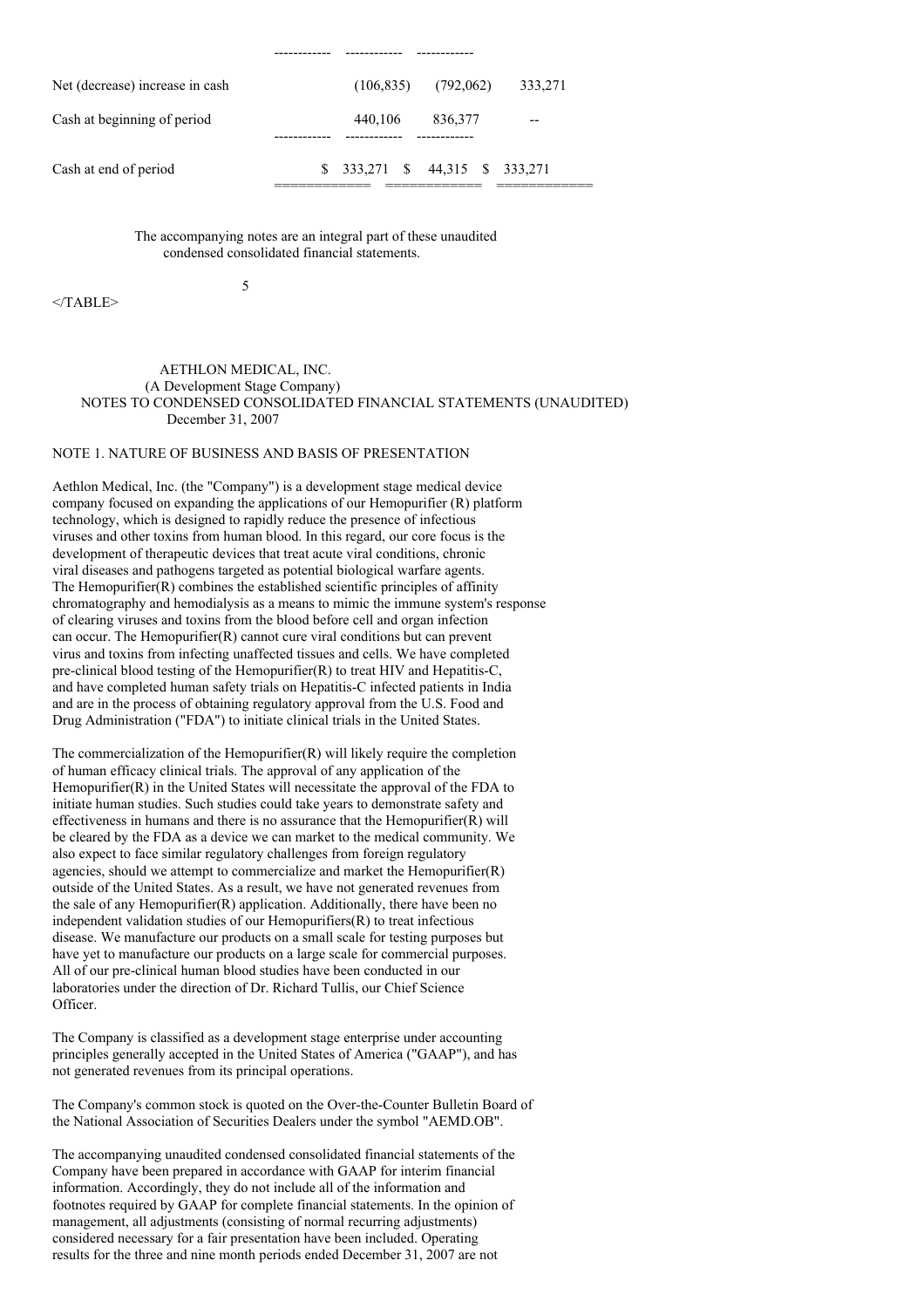necessarily indicative of the results that may be expected for the year ending March 31, 2008. For further information, refer to the Company's Annual Report On Form 10-KSB for the year ended March 31, 2007, which includes audited financial statements and footnotes as of March 31, 2007 and for the years ended March 31, 2006 and 2007.

#### 6

#### NOTE 2. GOING CONCERN AND LIQUIDITY CONSIDERATIONS

The accompanying unaudited condensed consolidated financial statements have been prepared on a going concern basis, which contemplates, among other things, the realization of assets and the satisfaction of liabilities in the ordinary course of business. The Company has experienced continuing losses from operations, is in default on certain debt, has negative working capital of approximately (\$3,676,000) recurring losses from operations and a deficit accumulated during the development stage of approximately (\$31,481,000) at December 31, 2007, which among other matters, raises significant doubt about its ability to continue as a going concern. The Company has not generated significant revenue or any profit from operations since inception. A significant amount of additional capital will be necessary to advance the development of the Company's products to the point at which they may become commercially viable. The Company intends to fund operations through debt and/or equity financing arrangements, which management believes may be insufficient to fund its capital expenditures, working capital and other cash requirements (consisting of accounts payable, accrued liabilities, amounts due to related parties and amounts due under various notes payable) for the fiscal year ending March 31, 2008. Therefore the Company will be required to seek additional funds to finance its short-term operations.

The Company is currently addressing its liquidity issue by exploring investment capital opportunities through the public markets, specifically, through private placement of common stock. The Company believes that its access to capital, together with existing cash resources, will be sufficient to meet its liquidity needs for fiscal 2008. However, no assurance can be given that the Company will receive any funds in addition to the funds in its capital raising efforts.

The unaudited condensed consolidated financial statements do not include any adjustments relating to the recoverability of assets that might be necessary should the Company be unable to continue as a going concern.

## NOTE 3. SUMMARY OF SIGNIFICANT ACCOUNTING POLICIES

The summary of significant accounting policies of the Company presented below is designed to assist the reader in understanding the Company's condensed consolidated financial statements. Such financial statements and related notes are the representations of Company management, who is responsible for their integrity and objectivity. These accounting policies conform to GAAP in all material respects, and have been consistently applied in preparing the accompanying condensed consolidated financial statements.

### PRINCIPLES OF CONSOLIDATION

The accompanying condensed consolidated financial statements include the accounts of Aethlon Medical, Inc. and its legal wholly-owned subsidiaries Aethlon, Inc., Hemex, Inc. and Cell Activation, Inc. (collectively hereinafter referred to as the "Company"). These subsidiaries are dormant and there exist no material intercompany transactions or balances.

### LOSS PER COMMON SHARE

Loss per common share is based on the weighted average number of shares of common stock and common stock equivalents outstanding during the year in accordance with SFAS No. 128, "EARNINGS PER SHARE."

Securities that could potentially dilute basic loss per share (prior to their conversion, exercise or redemption) were not included in the diluted-loss-per-share computation because their effect is anti-dilutive. There were 17,531,110 and 14,209,120 potentially dilutive common shares outstanding for the three and nine months ended December 31, 2007, respectively.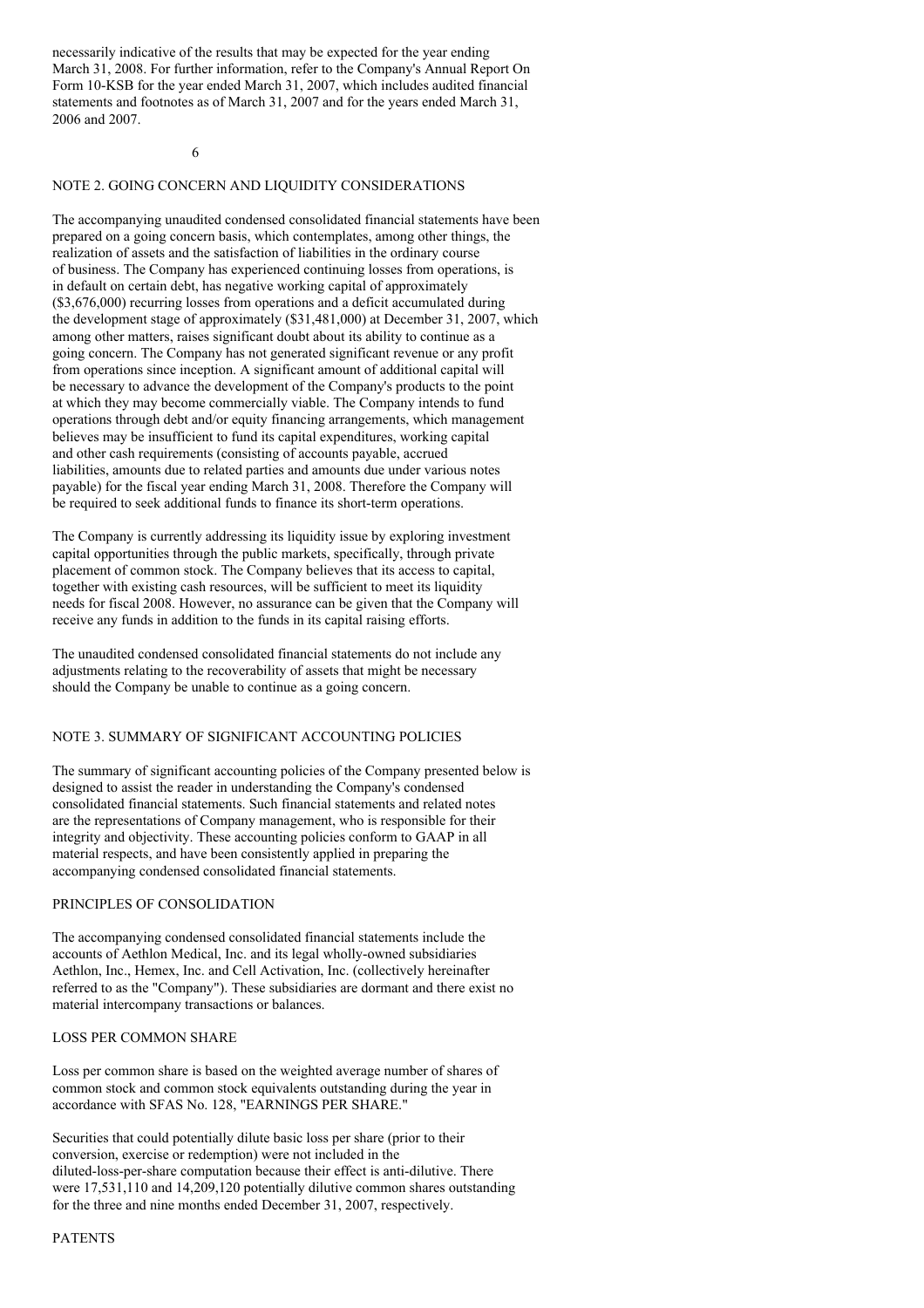The Company capitalizes the cost of patents, some of which were acquired, and amortizes such costs over the shorter of the remaining legal life or their estimated economic life, upon issuance of the patent.

7

### RESEARCH AND DEVELOPMENT EXPENSES

The Company incurred approximately \$466,000 and \$440,000 of research and development expenses during the nine months ended December 31, 2007 and 2006, respectively. For the fiscal quarter ended December 31, 2007 and 2006, the Company incurred research and development expense of approximately \$135,000 and \$105,000, respectively.

## EQUITY INSTRUMENTS FOR SERVICES PROVIDED BY OTHER THAN EMPLOYEES

The Company follows SFAS No. 123-R (as interpreted by Emerging Issues Task Force ("EITF") Issue No. 96-18, "ACCOUNTING FOR EQUITY INSTRUMENTS THAT ARE ISSUED TO OTHER THAN EMPLOYEES FOR ACQUIRING, OR IN CONJUNCTION WITH SELLING, GOODS OR SERVICES") ("EITF No. 96-18") to account for transactions involving goods and services provided by third parties where the Company issues equity instruments as part of the total consideration. Pursuant to paragraph 7 of SFAS No. 123-R, the Company accounts for such transactions using the fair value of the consideration received (i.e. the value of the goods or services) or the fair value of the equity instruments issued, whichever is more reliably measurable.

The Company applies EITF No. 96-18, in transactions, when the value of the goods and/or services are not readily determinable and (1) the fair value of the equity instruments is more reliably measurable and (2) the counterparty receives equity instruments in full or partial settlement of the transactions, using the following methodology:

- (a) For transactions where goods have already been delivered or services rendered, the equity instruments are issued on or about the date the performance is complete (and valued on the date of issuance).
- (b) For transactions where the instruments are issued on a fully vested, non-forfeitable basis, the equity instruments are valued on or about the date of the contract.
- (c) For any transactions not meeting the criteria in (a) or (b) above, the Company re-measures the consideration at each reporting date based on its then current stock value.

#### IMPAIRMENT OR DISPOSAL OF LONG-LIVED ASSETS

SFAS No.144 ("SFAS 144"), "ACCOUNTING FOR THE IMPAIRMENT OF LONG-LIVED ASSETS AND FOR LONG-LIVED ASSETS TO BE DISPOSED OF" addresses financial accounting and reporting for the impairment or disposal of long-lived assets. SFAS 144 requires that long-lived assets be reviewed for impairment whenever events or changes in circumstances indicate that their carrying amounts may not be recoverable. If the cost basis of a long-lived asset is greater than the projected future undiscounted net cash flows from such asset (excluding interest), an impairment loss is recognized. Impairment losses are calculated as the difference between the cost basis of an asset and its estimated fair value. SFAS 144 also requires companies to separately report discontinued operations and extends that reporting requirement to a component of an entity that either has been disposed of (by sale, abandonment or in a distribution to owners) or is classified as held for sale. Assets to be disposed of are reported at the lower of the carrying amount or the estimated fair value less costs to sell. Management believes that no impairment existed at or during the nine months ended December 31, 2007.

## BENEFICAL CONVERSION FEATURE OF CONVERTIBLE NOTES PAYABLE

The convertible feature of certain notes payable provides for a rate of conversion that is below market value. Such feature is normally characterized as a "Beneficial Conversion Feature" ("BCF"). Pursuant to EITF Issue No. 98-5, "ACCOUNTING FOR CONVERTIBLE SECURITIES WITH BENEFICIAL CONVERSION FEATURES OR CONTINGENTLY ADJUSTABLE CONVERSION RATIO" and EITF No. 00-27, "APPLICATION OF EITF ISSUE NO. 98-5 TO CERTAIN CONVERTIBLE INSTRUMENTS," the estimated fair value of the BCF is recorded, when applicable, in the consolidated financial statements as a discount from the face amount of the notes. Such discounts are amortized to interest expense over the term of the notes.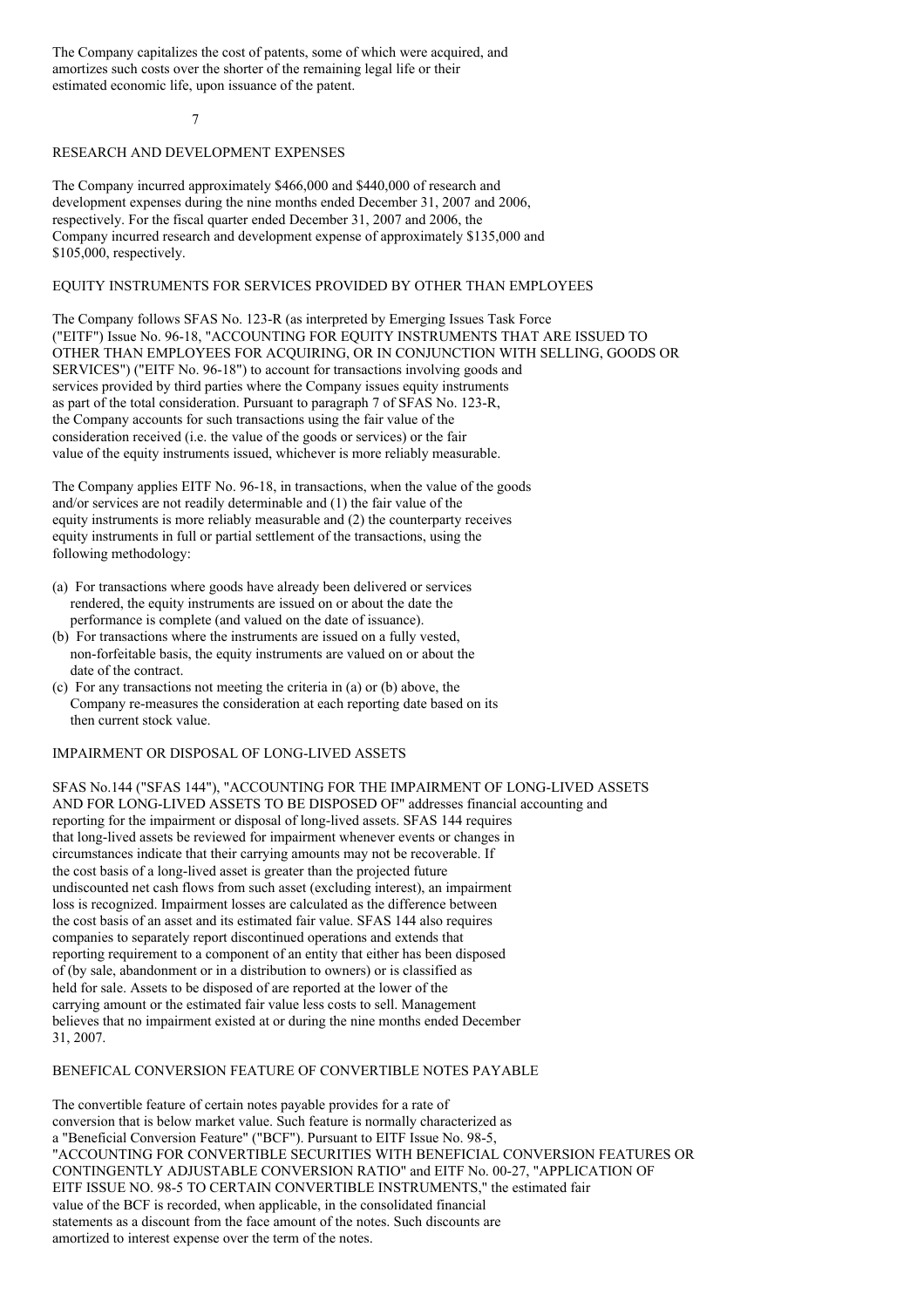# DERIVATIVE LIABILITIES AND CLASSIFICATION

The Company evaluates free-standing instruments (or embedded derivatives) indexed to its common stock to properly classify such instruments within equity or as liabilities in its financial statements, pursuant to the requirements of the EITF Issue No. 00-19, "ACCOUNTING FOR DERIVATIVE FINANCIAL INSTRUMENTS INDEXED TO AND POTENTIALLY SETTLED IN, A COMPANY'S OWN STOCK," EITF Issue No. 01-06, "THE MEANING OF INDEXED TO A COMPANY'S OWN STOCK," FSP EITF Issue No. 00-19-2, "ACCOUNTING FOR REGISTRATION PAYMENT ARRANGEMENTS," and SFAS No. 133, "ACCOUNTING FOR DERIVATIVE INSTRUMENTS AND HEDGING ACTIVITIES," as amended. The Company's policy is to settle instruments indexed to its common shares on a first-in-first-out basis. Pursuant to EITF Issue No. 00-19, the classification of an instrument indexed to the company's stock must be reassessed at each balance sheet date. If the classification required under this Consensus changes as a result of events during a reporting period, the instrument should be reclassified as of the date of the event that caused the reclassification. There is no limit on the number of times a contract may be reclassified.

In the fiscal year ending March 31, 2006, the Company was obligated to register for resale the shares underlying warrants in connection with the issuance of its 10% Series A Convertible Notes. In accordance with EITF Issue No. 00-19, the value of the warrants was recorded as a liability until the registration became effective on January 20, 2006. On or about March 13, 2007, the Company determined that the effectiveness of the registration statement underlying the conversion and warrant shares associated with the 10% Series A Convertible Notes had lapsed. In accordance with EITF Issue No. 00-19, the Company reclassified the warrants from stockholders' equity and recorded a warrant liability which is required to be revalued at the end of each reporting period. Such warrant liability was revalued through September 30, 2007 (our latest reporting period) and then on November 29, 2007. On November 29, 2007, the notes and warrant agreements associated with the 10% Series A Convertible Notes were amended and restated. For accounting purposes, such amendment was treated as an extinguishment pursuant to EITF Issue No. 06-6 and the existing warrant liability relieved. See Note 4 for further description.

### REGISTRATION PAYMENT ARRANGEMENTS

The Company accounts for its liquidated damages on registration rights agreements in accordance with FASB Staff Position EITF Issue No. 00-19-2 "ACCOUNTING FOR REGISTRATION PAYMENT ARRANGEMENTS" which specifies that the contingent obligation to make future payments or otherwise transfer consideration under a registration payment arrangement should be separately recognized and measured in accordance with SFAS No. 5, "ACCOUNTING FOR CONTINGENCIES" ("SFAS No. 5"). Pursuant to SFAS No. 5, a liability related to potential liquidated damages if such damages were determined to be both probable and reasonably estimable. The Company had accrued liquidated damages on the 10% Series A Convertible Notes. In connection with the amendment of these instruments and related warrants on November 29, 2007, the liquidated damages related to these Notes were settled. As of December 31, 2007, the Company has accrued \$26,000 in liquidated damages in connection with potential liquidated damages related to the November 29, 2007 transaction. See Note 4 for further description.

### STOCK BASED COMPENSATION

Effective April 1, 2006, the Company adopted the provisions of SFAS No. 123-R, "Share-Based Payment," ("SFAS No. 123-R"). SFAS No. 123-R requires employee stock options and rights to purchase shares under stock participation plans to be accounted for under the fair value method and requires the use of an option pricing model for estimating fair value. Accordingly, share-based compensation is measured at the grant date, based on the fair value of the award. The Company previously accounted for awards granted under its equity incentive plan under the intrinsic value method prescribed by Accounting Principles Board Opinion No. 25, "ACCOUNTING FOR STOCK ISSUED TO EMPLOYEES," and related interpretations, and provided the required pro forma disclosures prescribed by SFAS No. 123, "ACCOUNTING FOR STOCK BASED COMPENSATION," as amended. The exercise price of options is generally equal to the market price of the Company's common stock (defined as the closing price as quoted on the Over-the-Counter Bulletin Board administered by Nasdaq) on the date of grant. Accordingly, no share-based compensation was recognized in the financial statements for periods prior to April 1, 2006.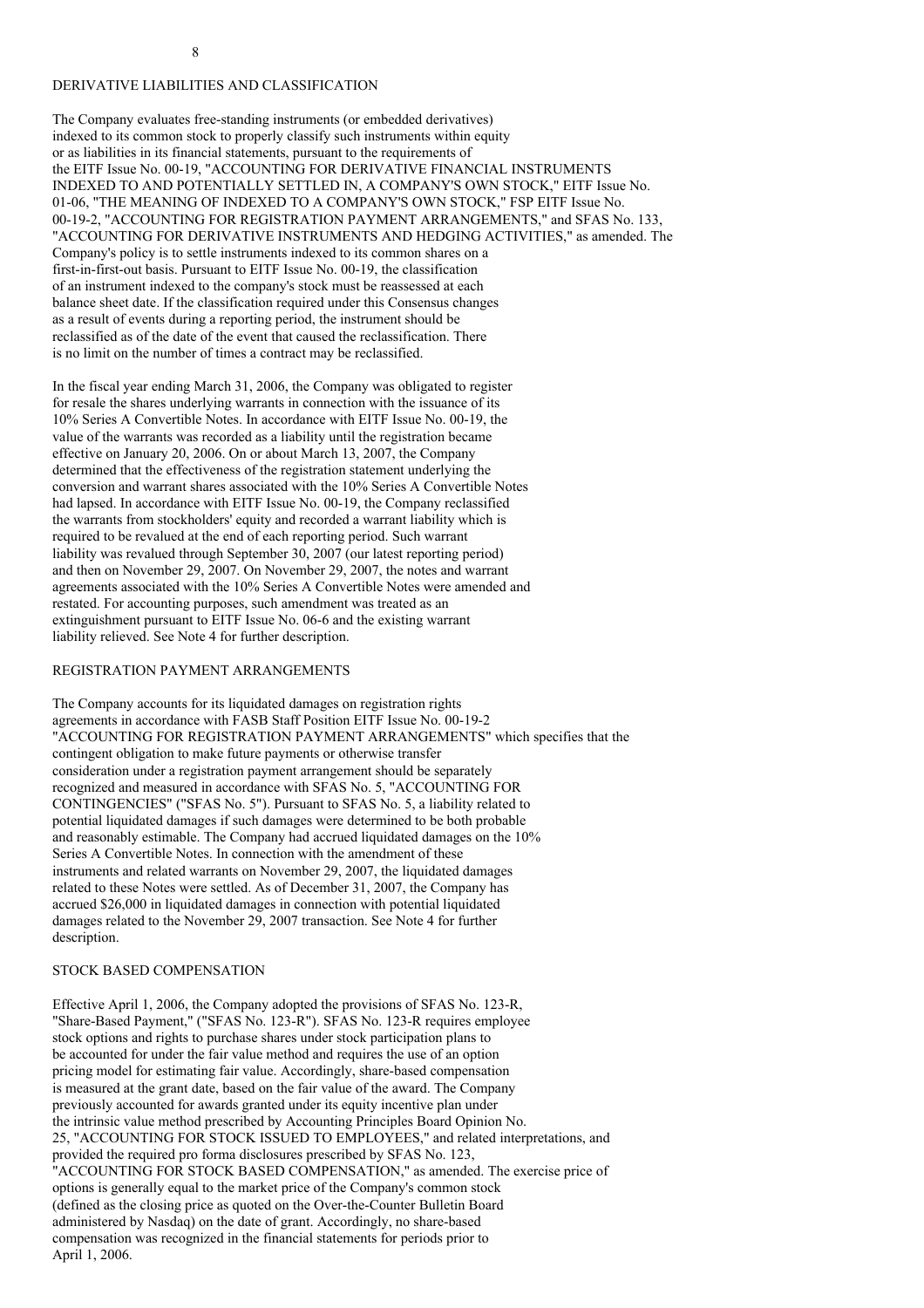Under the modified prospective method of adoption for SFAS No. 123-R, the compensation cost recognized by the Company beginning April 1, 2006 includes (a) compensation cost for all equity incentive awards granted prior to, but not yet vested as of April 1, 2006, based on the grant-date fair value estimated in accordance with the original provisions of SFAS No. 123, and (b) compensation cost for all equity incentive awards granted subsequent to April 1, 2006, based on the grant-date fair value estimated in accordance with the provisions of SFAS No. 123-R.

From time to time, the Company's Board of Directors grants common share purchase options or warrants to selected directors, officers, employees, consultants and advisors in payment of goods or services provided by such persons on a stand-alone basis outside of any of the Company's formal stock plans. The terms of these grants are individually negotiated and generally expire within five years from the grant date. Such grants are recorded based on the grant date fair value of the equity instruments.

In August 2000, the Company adopted the 2000 Stock Option Plan ("Stock Option Plan"), which was approved by its stockholders in December 2000. The Stock Option Plan provides for the issuance of up to 500,000 options to purchase shares of common stock. Such options can be incentive options or nonstatutory options, and may be granted to employees, directors and consultants. The Stock Option Plan has limits as to the eligibility of those stockholders who own more than 10% of Company stock, as defined. The options granted pursuant to the Stock Option Plan may have exercise prices of no less than 100% of fair market value of the Company's common stock at the date of grant (incentive options), or no less than 75% of fair market value of such stock at the date of grant (nonstatutory). At December 31, 2007, the Company had granted 47,500 options under the 2000 Stock Option Plan of which 15,000 had been forfeited. All of these options vested prior to the adoption of SFAS 123-R. The Company has reserved 467,500 shares for future issuance.

Share-based compensation resulting from the application of SFAS No. 123-R to options granted resulted in an expense of \$69,446 for the quarter ended December 31, 2007 and \$422,397 for the nine month period ended December 31, 2007. The Company uses the Binomial Lattice option pricing model for estimating fair value of options granted.

The following table summarizes the effect of share-based compensation resulting from the application of SFAS No. 123-R to options granted:

|                                         | December 31, 2007 December 31, 2007                         | Three Months Ended Nine Months Ended |
|-----------------------------------------|-------------------------------------------------------------|--------------------------------------|
| Payroll and related                     | 69,446                                                      | \$422,397                            |
| Net share-based compensation effect     | in net loss from continuing operations $\frac{1}{2}$ 69,446 | \$422,397                            |
| Basic and diluted loss per common share |                                                             | (0.01)<br>(0.00)                     |

In accordance with SFAS No. 123-R, beginning on April 1, 2006, the Company adjusts share-based compensation on a quarterly basis for changes to the estimate of expected award forfeitures based on actual forfeiture experience. The effect, if any, of adjusting the forfeiture rate for all expense amortization is recognized in the period the forfeiture estimate is changed. The effect of forfeiture adjustments for the three and nine month periods ended December 31, 2007 was insignificant.

========== =========

The following weighted average assumptions were used in the valuation of these instruments.

|                  | Nine Months Ended<br>December 31 |      |      |
|------------------|----------------------------------|------|------|
|                  | 2007                             | 2006 |      |
|                  |                                  |      |      |
| Annual dividends |                                  | zero | zero |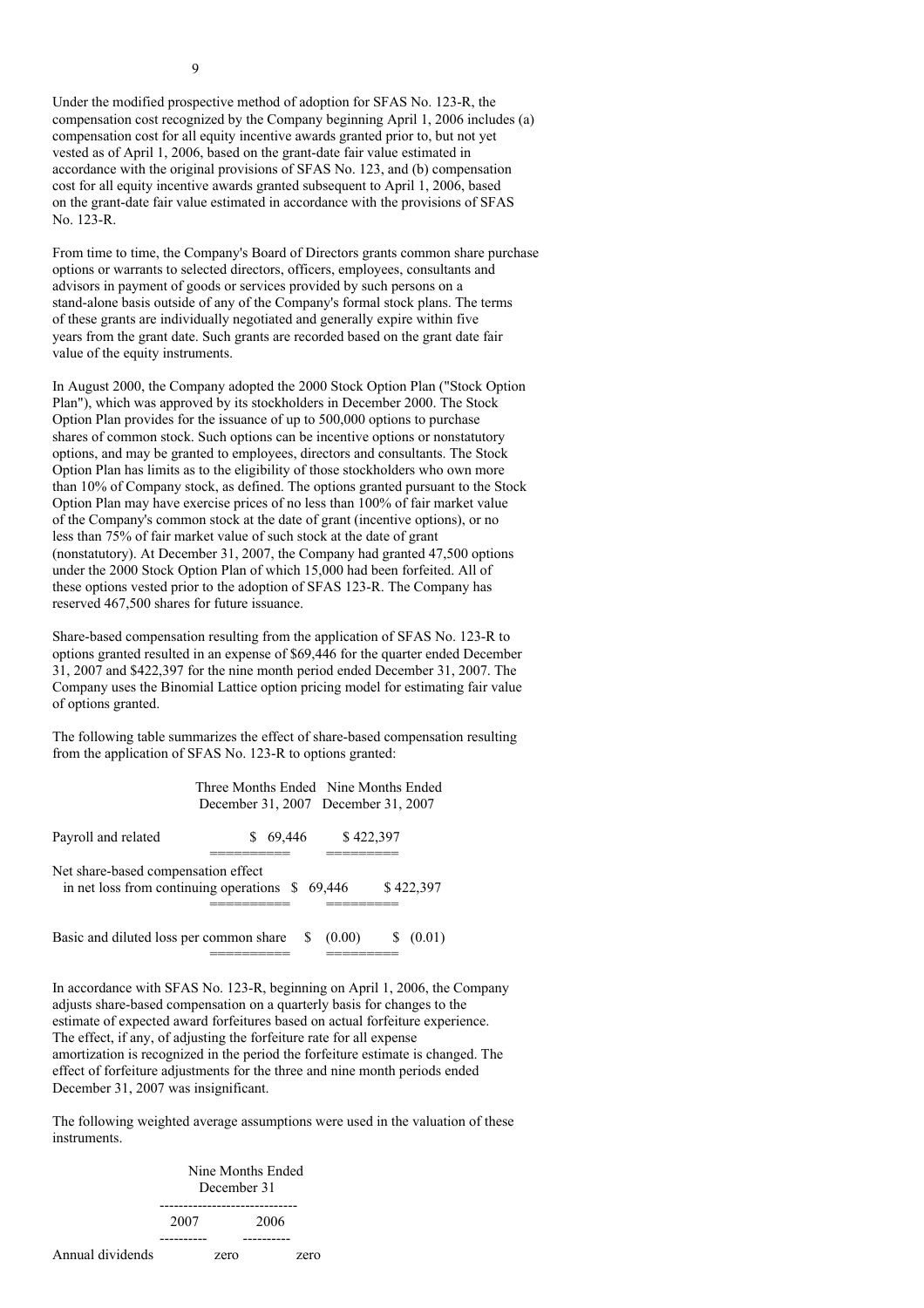| Expected volatility     | 92%          | 89%       |
|-------------------------|--------------|-----------|
| Risk free interest rate | $4.72\%$     | 4.82%     |
| Expected life           | $2.14$ years | 5.0 years |

10

The expected volatility is based on the historic volatility. The expected life of options granted is based on the "simplified method" described in the SEC's Staff Accounting Bulletin No. 107 due to changes in the vesting terms and contractual life of current option grants compared to the Company's historical grants. Options outstanding that have vested and are expected to vest as of December 31, 2007 are as follows:

|                  |                                          | Weighted |        |             |
|------------------|------------------------------------------|----------|--------|-------------|
|                  | Weighted Average                         |          |        |             |
|                  | Average Remaining Aggregate              |          |        |             |
|                  | Number of Exercise Contractual Intrinsic |          |        |             |
|                  | Shares Price Term in Years Value (1)     |          |        |             |
|                  |                                          |          |        |             |
| Vested $(2)$     | 9,702,393 \$ 0.39                        |          | 5.60   | \$3,492,861 |
| Expected to vest | 2,001,667                                | 0.35     | 4.30   | \$800,667   |
|                  | --------                                 |          | ------ |             |
| Total            | 11,704,060                               |          |        | \$4,293,528 |
|                  |                                          |          |        |             |

(1) These amounts represent the difference between the exercise price and \$0.75, the closing market price of the Company's common stock on December 31, 2007 as quoted on the Over-the-Counter Bulletin Board under the symbol "AEMD.OB" for all in-the-money options outstanding.

(2) 4,278,375 options were granted prior to April 1, 2006 (the date of adoption for SFAS 123-R) and were fully vested at the date of adoption.

Additional information with respect to stock option activity is as follows:

| <b>Outstanding Options</b>                    |                                                                                                                    |  |
|-----------------------------------------------|--------------------------------------------------------------------------------------------------------------------|--|
|                                               | Shares<br>Weighted Aggregate<br>Available Number of Average Intrinsic<br>for Grant Shares Exercise Price Value (1) |  |
| March 31, 2007                                | 467,500 9,204,060 \$ 0.38 \$3,802,324                                                                              |  |
| Grants<br>Exercises<br>Cancellations          | $-2,500,000$<br>\$0.36                                                                                             |  |
| December 31, 2007                             | 467,500 11,704,060<br>\$0.38<br>\$4,330,502                                                                        |  |
| Options exerciseable at:<br>December 31, 2007 | 9.702.393<br>\$0.38                                                                                                |  |

(1) Represents the difference between the exercise price and the March 31, 2007 or December 31, 2007 market price of the Company's common stock, which was \$0.74 and \$0.75, respectively.

At December 31, 2007, there were approximately \$444,000 of unrecognized compensation cost related to share-based payments which is expected to be recognized over a weighted average period of 1.37 years.

## INCOME TAXES

Under SFAS 109, "ACCOUNTING FOR INCOME TAXES," deferred tax assets and liabilities are recognized for the future tax consequences attributable to the difference between the consolidated financial statements and their respective tax basis. Deferred income taxes reflect the net tax effects of (a) temporary differences between the carrying amounts of assets and liabilities for financial reporting purposes and the amounts reported for income tax purposes, and (b) tax credit carryforwards. The Company records a valuation allowance for deferred tax assets when, based on management's best estimate of taxable income (if any) in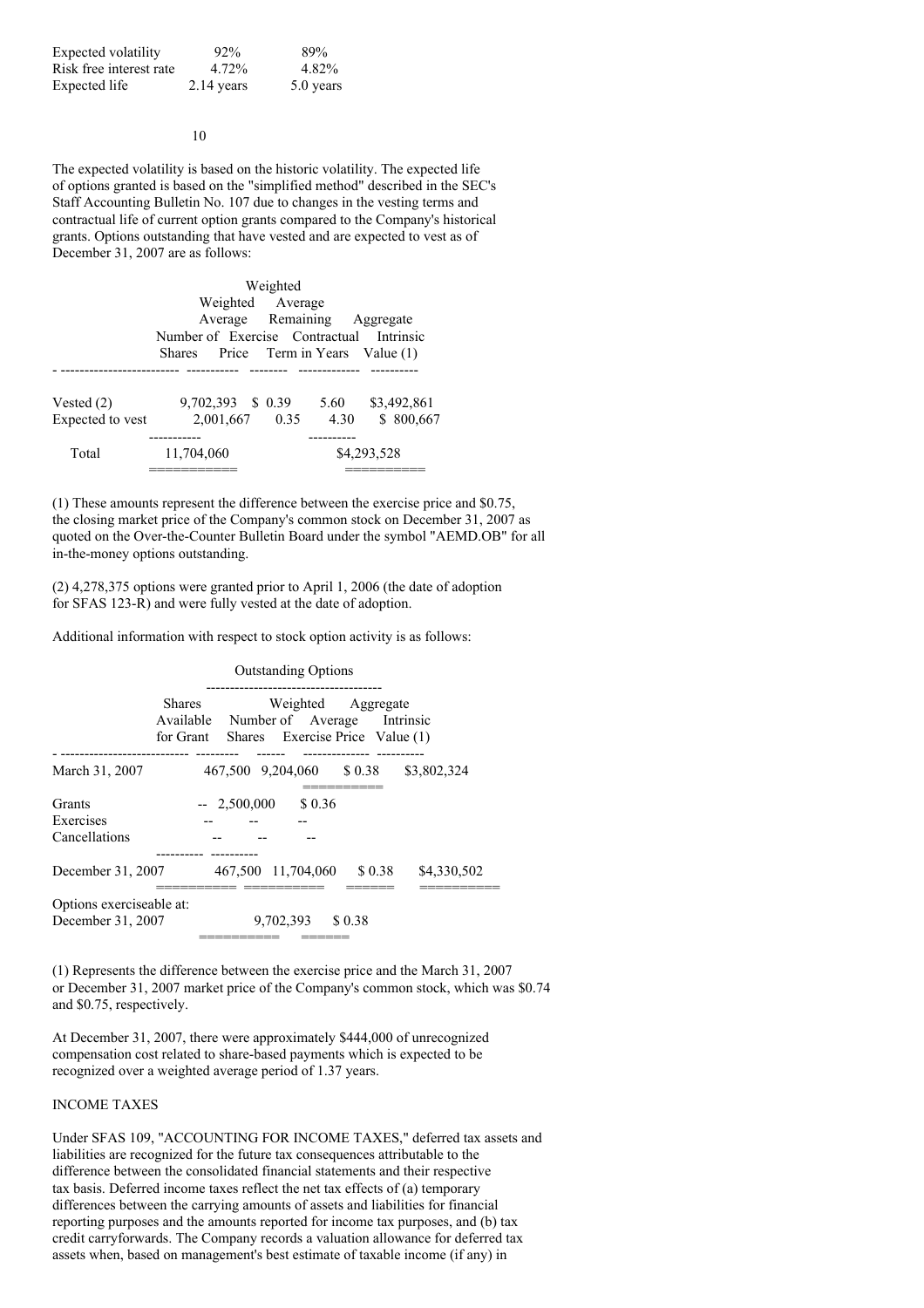the foreseeable future, it is more likely than not that some portion of the deferred tax assets may not be realized.

11

## SIGNIFICANT RECENT ACCOUNTING PRONOUNCEMENTS

In June 2006, the FASB issued FASB Interpretation ("FIN") No. 48, "Accounting for Uncertainty in Income Taxes, an interpretation of FASB Statement No. 109." FIN No. 48 establishes a single model to address accounting for certain tax positions. FIN No. 48 clarifies the accounting for income taxes by prescribing a minimum recognition threshold a tax position is required to meet before being recognized in the financial statements. FIN No. 48 also provides guidance on derecognition measurement, classification, interest and penalties, accounting in interim periods, disclosure and transition.

The Company adopted the provisions of FIN No. 48 on April 1, 2007. Upon adoption, the Company recognized no adjustment in the amount of unrecognized tax benefits. As of the date of adoption the Company had no unrecognized tax benefits. The Company's policy is to recognize interest and penalties that would be assessed in relation to the settlement of unrecognized tax benefits as a component of income tax expense. The Company has recognized approximately \$36,000 in penalties and interest upon the adoption of FIN No. 48.

The Company and its subsidiaries are subject to federal income tax. With few exceptions, the Company is no longer subject to U.S. federal income tax examination for years before 2000; state and local tax examinations before 2000. However, to the extent allowed by law, the tax authorities may have the right to examine prior periods where net operating losses were generated and carried forward, and make adjustments up to the amount of the net operating loss carryforward amount.

The Company is not currently under Internal Revenue Service (IRS), state, local or foreign jurisdiction tax examinations.

For the quarter and nine-month periods ended December 31, 2007, the Company recorded no income tax provision.

In December 2006, the FASB issued SFAS No. 157, "FAIR VALUE MEASUREMENTS," which defines fair value, establishes a framework for measuring fair value in accordance with GAAP, and expands disclosures about fair value measurements. SFAS No. 157 simplifies and codifies related guidance within GAAP, but does not require any new fair value measurements. The guidance in SFAS No. 157 applies to derivatives and other financial instruments measured at estimated fair value under SFAS No. 133 and related pronouncements. SFAS No. 157 is effective for financial statements issued for fiscal years beginning after November 15, 2007, and interim periods within those fiscal years. Management has not yet evaluated the effects on future consolidated financial statements.

In February 2007, the FASB issued SFAS No. 159, "THE FAIR VALUE OPTION FOR FINANCIAL ASSETS AND FINANCIAL LIABILITIES." SFAS No. 159 allows entities to choose, at specified election dates, to measure eligible financial assets and liabilities at fair value that are not otherwise required to be measured at fair value. If the Company elects the fair value option for an eligible item, changes in that item's fair value in subsequent reporting periods must be recognized in current earnings. SFAS No. 159 is effective for fiscal years beginning after November 15, 2007. Management has not yet evaluated the effects on future consolidated financial statements.

Other recent accounting pronouncements issued by the FASB (including its Emerging Issues Task Force), the American Institute of Certified Public Accountants, and the Securities and Exchange Commission did not or are not believed by management to have a material impact on the Company's present or future consolidated financial statements.

 $12$ 

NOTE 4. NOTES PAYABLE

At December 31, 2007, the Company had \$502,500 in principal amount of notes payable outstanding with twelve noteholders.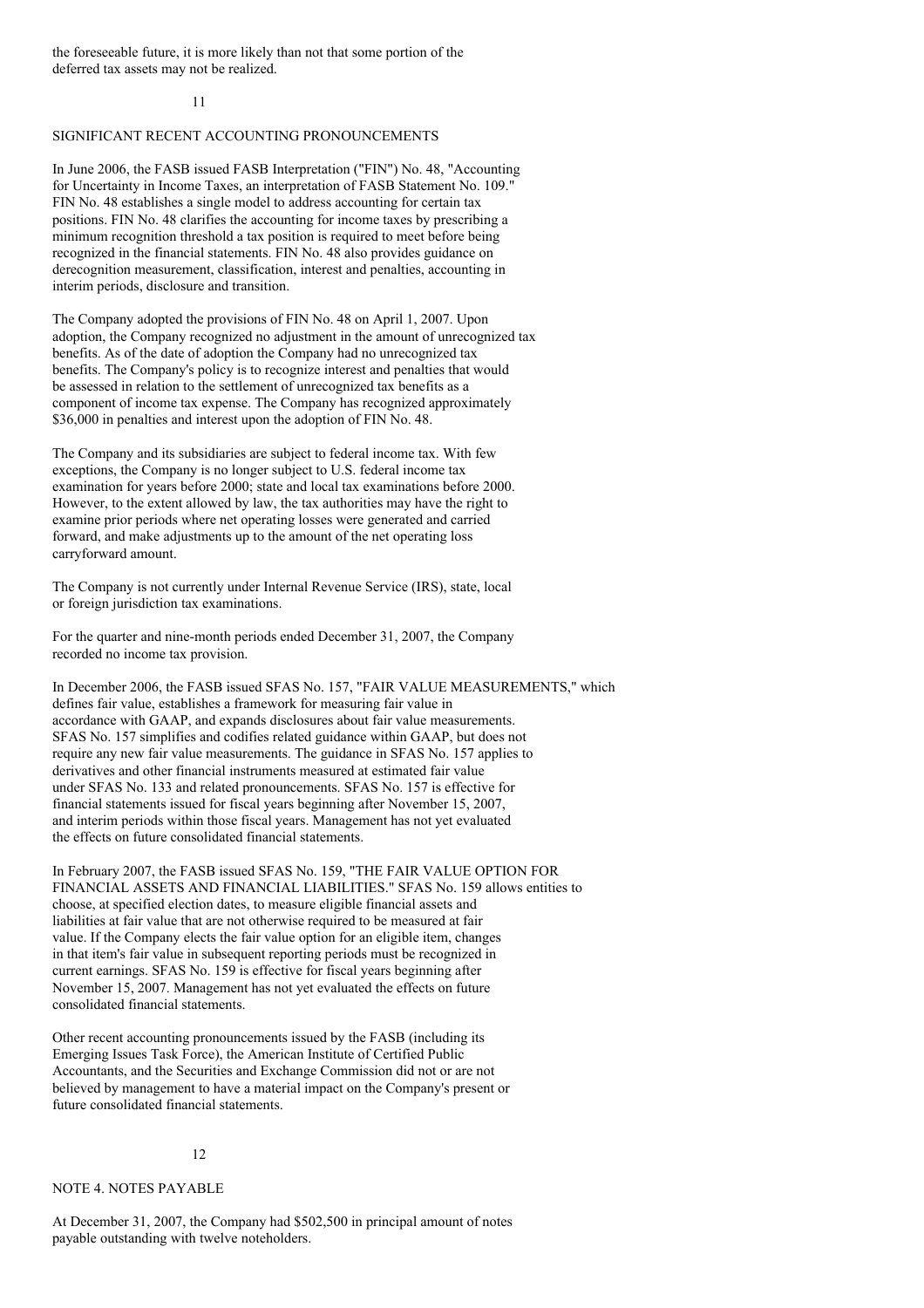The Company is currently in default on \$502,500 of amounts owed under various unsecured notes payable and is currently seeking other financing arrangements to retire all past due notes. At December 31, 2007 the Company had accrued interest in the amount of \$405,754 associated with these defaulted notes payable.

At December 31, 2007, the Company had \$1,110,000 in principal amount of convertible notes payable outstanding, net of a \$961,000 discount, held by six noteholders. The discount is comprised of \$29,921 in unamortized BCF discount and approximately \$931,000 in unamortized discount attributable to the valuation of warrant rights associated with the issuance of convertible notes.

## 10% SERIES A CONVERTIBLE NOTES AMENDMENT

On November 2007, the Company entered into Amended and Restated 10% Series A Convertible Promissory Notes (the "Amended Notes") with the holders of certain promissory notes previously issued by the Company (the "Prior Notes"), and all amendments to the Prior Notes, including on March 5, 2007.

The Amended Notes, in the principal amount of \$1,000,000, are convertible into an aggregate of 5,000,000 shares of the Company's Common Stock and mature on February 15, 2009. The Amended Notes provide for the payment of accrued and default interest through December 31, 2007 in the aggregate amount of \$295,248 to be paid in units ("Units") at a fixed rate of \$0.20 per Unit, each Unit consisting of one share of the Company's Common Stock and one Class A Common Stock Purchase Warrant (the "Class A Warrant") to purchase one share of the Company's Common Stock at a fixed exercise price of \$0.20 per share. If the Holders exercise the Class A Warrants on or before February 15, 2010, the Company will issue them one Class B Common Stock Purchase Warrant (the "Class B Warrant") for every two Class A Warrants exercised. The Class B Warrants will have a fixed exercise price of \$0.60 per share.

The Amended Notes also provided for the payment of liquidated damages through November 29, 2007 in the aggregate amount \$269,336 to be paid in units ("Damages Units") at a fixed rate of \$0.40 per Damages Unit, each Damages Unit consisting of one share of the Company's Common Stock and one Class A-1 Common Stock Purchase Warrant (the "Class A-1 Warrant") to purchase on share of the Company's Common Stock at a fixed exercise price of \$0.40 per share. If the Holders exercise the Class A-1 Warrants on or before February 15, 2010, the Company will issue them one Class B-1 Common Stock Purchase Warrant (the "Class B-1 Warrant") for every two Class A-1 Warrants exercised. The Class B-1 Warrants will have a fixed exercise price of \$0.40 per share.

In addition, the Amended Notes provide for the issuance of Class A Principal Common Stock Purchase Warrants (the "Class A Principal Warrant") to purchase an aggregate of 5,000,000 shares of the Company's Common Stock on the same terms as the Class A Warrants.

The following table summarizes the number of shares of the Company's Common Stock issuable upon the conversion of the Amended Notes or the exercise of the various warrants issued or issuable pursuant to the Amended Notes.

| Note Conversion            | 5,000,000  |  |
|----------------------------|------------|--|
| <b>Accrued Interest</b>    | 1,476,242  |  |
| Liquidated Damages         | 673,340    |  |
| Class A Warrants           | 1,476,242  |  |
| Class A-1 Warrants         | 673,340    |  |
| Class A Principal Warrants | 5,000,000  |  |
| Class B Warrants           | 738,121    |  |
| Class B-1 Warrants         | 336,670    |  |
|                            |            |  |
| Total                      | 15,373,955 |  |
|                            |            |  |

The Company is obligated to register the shares underlying the Class A Warrants, the Class A-1 Warrants and the Class A Principal Warrants with the SEC by March 31, 2008, and the shares underlying the Class B Warrants and to register the Class B-1 Warrants with the SEC by the 30th day following the issuance date of such warrants.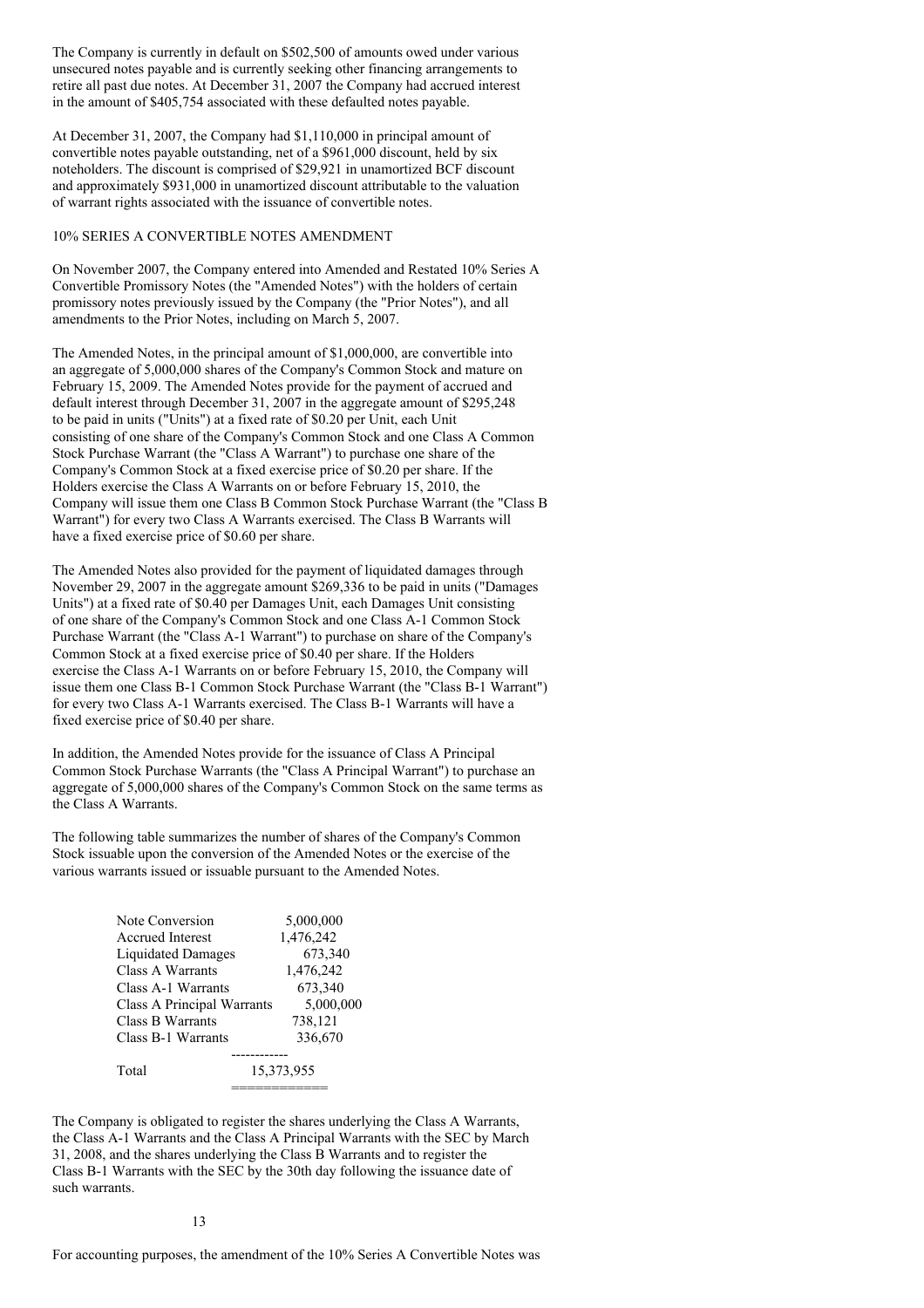treated as an extinguishment pursuant to EITF Issue No. 06-6. The changes in the note agreements, conversion feature and warrants were considered substantive as prescribed in that consensus. Consequently, the Company recorded a loss on extinguishment of \$489,013 as follows:

Reacquisition Price (Fair value of new notes and warrants) \$ 5,392,664

| Less amounts relieved at date of extinguishment: |             |
|--------------------------------------------------|-------------|
| Carrying amount of the unamortized note          | (166, 667)  |
| Carrying amount of derivative liability          | (4,172,400) |
| Accrued interest and liquidated damages          | (564, 584)  |
|                                                  |             |
| Loss on extinguishment                           | 489.013     |
|                                                  |             |

The new warrants issued in connection with the Amended Notes were evaluated pursuant to EITF Issue No. 00-19 and classified as equity instruments. In connection with the new warrants, the Company recorded \$4,392,664 as an increase to additional paid in capital, based on the estimated fair value at issuance. The amended conversion feature contains a beneficial conversion at the date of the Amended Notes; consequently, the Company recorded a discount of \$1,000,000 against the notes and a corresponding increase in additional paid in capital. Through December 31, 2007, the Company amortized approximately \$69,000 of such discount into interest expense.

### \$495,000 NOTE WITH WARRANTS FINANCING

On December 5, 2007, the Company entered into a Subscription Agreement with two accredited investors pursuant to which the Company issued and sold promissory notes in the principal amount of \$495,000 and three-year warrants to purchase an aggregate of 1,485,000 shares of the Registrant's common stock at a fixed exercise price of \$0.50 per share. The promissory notes bear interest compounded monthly at the annual rate of eight percent (8%) and mature on September 5, 2008. The net proceeds to the Company were \$450,000.

The warrants associated with this financing did not meet all of the conditions required for equity classification under EITF Issue No. 00-19; consequently, the warrants (with an estimated fair value of \$693,050) were accounted for as derivative liabilities at issuance. The Company revalued the warrants at December 31, 2007 and the change in the estimated fair value of \$38,224 was recorded to earnings.

## NOTE 5. EQUITY TRANSACTIONS

In April 2007, the Company issued 30,617 shares of restricted common stock as the result of a cashless exercise of 80,000 warrants held by a former noteholder.

In April 2007, the Company issued 15,152 shares of restricted common stock at \$0. 33 per share in payment of an option agreement valued at \$5,000. This transaction was exempt from registration pursuant to Section 4(2) of the Securities Act of 1933.

In April 2007, the Company issued 8,651 shares of common stock pursuant to the Company's S-8 registration statement covering the Company's 2003 Consultant Stock Plan at \$0.58 per share in payment for regulatory affairs consulting services to the Company valued at \$5,000 based on the value of the services.

In April 2007, the Company issued 3,937 shares of common stock pursuant to the Company's S-8 registration statement covering the Company's 2003 Consultant Stock Plan at \$0.76 per share in payment for regulatory affairs consulting services to the Company valued at \$3,000 based on the value of the services.

In May 2007, the Company issued 13,124 shares of common stock pursuant to the Company's S-8 registration statement covering the Company's 2003 Consultant Stock Plan at \$0.76 per share in payment for regulatory affairs consulting services to the Company valued at \$10,000 based on the value of the services.

In May 2007, the Company issued 5,155 shares of common stock pursuant to the Company's S-8 registration statement covering the Company's 2003 Consultant Stock Plan at \$0.58 per share in payment for regulatory affairs consulting services to the Company valued at \$3,000 based on the value of the services.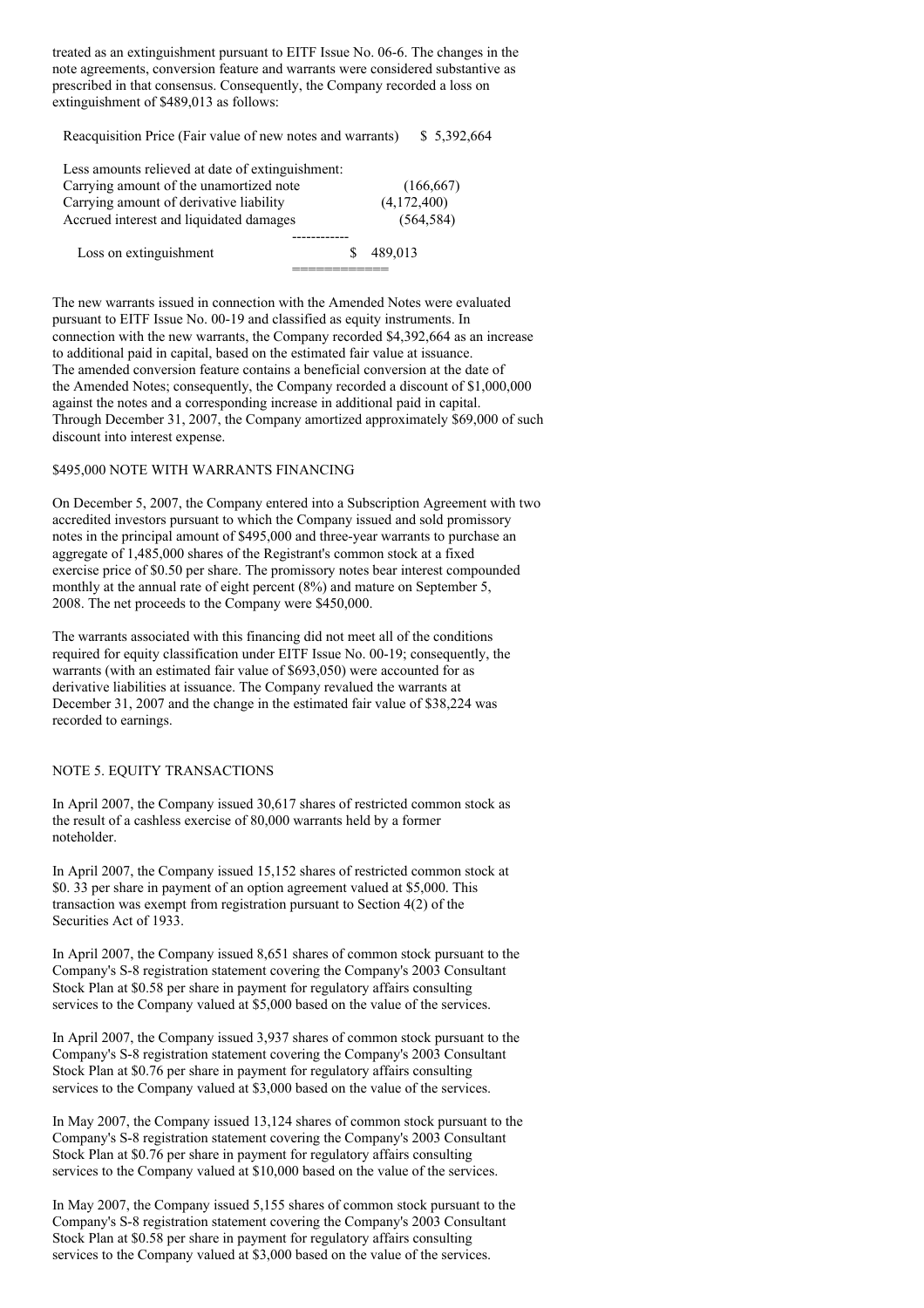In June 2007, the Company issued 41,999 shares of restricted common stock at between \$0.30 and \$0.74 per share in payment for investor relations services to the Company valued at \$20,000 based on the value of the services.

In June 2007, the Company issued 17,526 shares of common stock pursuant to the Company's S-8 registration statement covering the Company's 2003 Consultant Stock Plan at \$0.58 per share in payment for regulatory affairs consulting services to the Company valued at \$10,200 based on the value of the services.

In June 2007, the Company issued 5,155 shares of common stock pursuant to the Company's S-8 registration statement covering the Company's 2003 Consultant Stock Plan at \$0.58 per share in payment for regulatory affairs consulting services to the Company valued at \$3,000 based on the value of the services.

In June 2007, the Company issued 10,174 shares of common stock pursuant to the Company's S-8 registration statement covering the Company's 2003 Consultant Stock Plan at \$0.63 per share in payment for regulatory affairs consulting services to the Company valued at \$6,450 based on the value of the services.

In August 2007, the Company issued 1,630,000 shares of common stock for cash proceeds of \$815,000 (\$757,950 net of commissions). The shares were issued to accredited investors in the form of Units comprised of two shares of common stock and one three-year warrant to acquire common stock at an exercise price of \$0.50. The offering price of each Unit was \$1.00.

In August 2007, the Company issued 14,857 shares of common stock pursuant to the Company's S-8 registration statement covering the Company's 2003 Consultant Stock Plan at \$0.60 per share in payment of grant writing consulting services to the Company valued at \$10,500 based upon the value of the services.

In August of 2007, the Company issued 71,045 shares of common stock pursuant to the Company's S-8 registration statement covering the Company's 2003 Consultant Stock Plan at \$0.24 per share in payment for outstanding liabilities related to regulatory consulting services to the Company valued at \$17,051 based upon the value of the services provided.

In August of 2007, the Company issued 13,017 shares of common stock pursuant to the Company's S-8 registration statement covering the Company's 2003 Consultant Stock Plan at \$0.49 per share in payment for regulatory consulting services to the Company valued at \$6,413 based upon the value of the services provided.

In August of 2007, the Company issued 103,106 shares of common stock pursuant to the Company's S-8 registration statement covering the Company's 2003 Consultant Stock Plan at \$0.59 per share in payment of legal fees related to general corporate legal services to the Company valued at \$62,894 based upon the value of the services provided.

In August 2007, the Company issued 21,020 shares of restricted common stock at prices between \$0.68 and \$0.78 per share in payment for investor relations services to the Company valued at \$15,000 based on the value of the services.

In August 2007, the Company issued 8,264 shares of common stock pursuant to the Company's S-8 registration statement covering the Company's 2003 Consultant Stock Plan at prices between \$0.68 and \$0.78 per share in payment for regulatory affairs consulting services to the Company valued at \$6,000 based on the value of the services.

In September 2007, the Company issued 14,000 shares of common stock to an accredited investor at \$0.50 per share in payment of commissions related to the August Private Placement transaction valued at \$7,000 based upon the value of services provided.

In September 2007, the Company issued 5,297 shares of common stock pursuant to the Company's S-8 registration statement covering the Company's 2003 Consultant Stock Plan at \$0.68 per share in payment for regulatory affairs consulting services to the Company valued at \$3,600 based on the value of the services provided.

In October 2007, the Company issued 4,601 shares of common stock pursuant to the Company's S-8 registration statement covering the Company's 2003 Consultant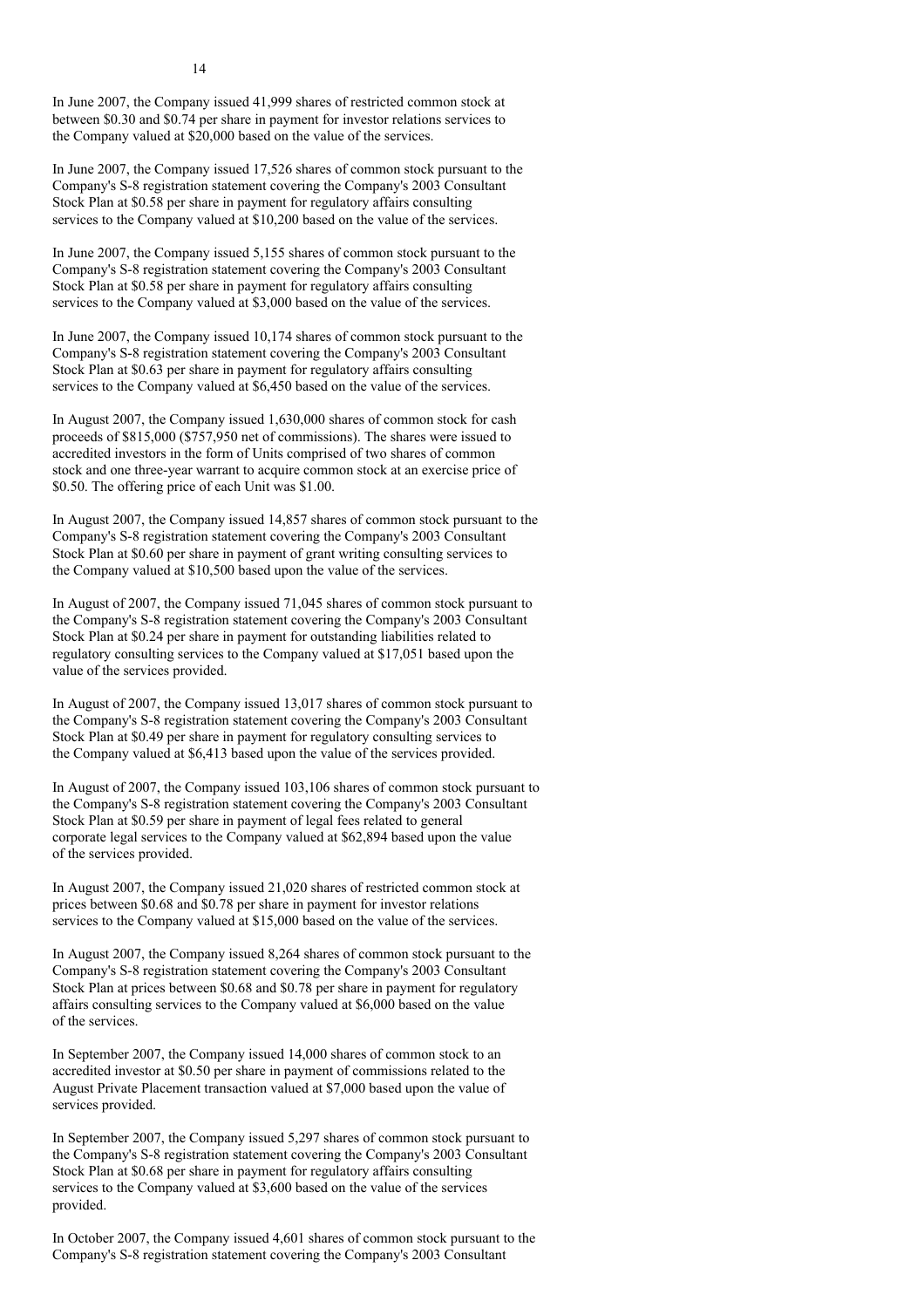Stock Plan at \$0.65 per share in payment for regulatory affairs consulting services to the Company valued at \$3,000 based on the value of the services provided.

In December 2007, the Company issued 330,000 Units for cash proceeds of \$165,000. The Units were issued to accredited investors were comprised of two shares of common stock and one three-year warrant to acquire common stock at an exercise price of \$0.50 per share. The offering price of each Unit was \$1.00.

#### 15

## NOTE 6. COMMITMENTS AND CONTINGENCIES

## LEGAL MATTERS

From time to time, claims are made against the Company in the ordinary course of business, which could result in litigation. Claims and associated litigation are subject to inherent uncertainties and unfavorable outcomes could occur, such as monetary damages, fines, penalties or injunctions prohibiting the Company from selling one or more products or engaging in other activities. The occurrence of an unfavorable outcome in any specific period could have a material adverse effect on the Company's results of operations for that period or future periods. The Company is not presently a party to any pending or threatened legal proceedings.

### OTHER

The Company has not filed its income tax returns for certain prior periods. Whereas the Company is in the process of remediating this matter, it may be subject to penalties; however, those amounts are not expected to be significant.

### NOTE 7. SUBSEQUENT EVENTS

In January 2008, the Company issued 21,992 shares of common stock pursuant to the Company's S-8 registration statement covering the Company's 2003 Consultant Stock Plan at \$0.68 per share in payment for regulatory affairs consulting services to the Company valued at \$15,000 based on the value of the services provided.

In January 2008, the Company entered into a Subscription Agreement with an accredited investor pursuant to which the Company issued and sold promissory notes in the principal amount of \$220,000 and three-year warrants to purchase an aggregate of 660,000 shares of the Registrant's common stock at a fixed exercise price of \$0.50 per share. The promissory notes bear interest compounded monthly at the annual rate of nine percent (9%) and mature on October 19, 2008. The aggregate gross proceeds to the Company were \$200,000.

In January 2008, the Company issued 200,000 shares of common stock for cash proceeds of \$100,000. The shares were issued to an accredited investor in the form of Units comprised of two shares of common stock and one three-year warrant to acquire common stock at a fixed exercise price of \$0.50 per share. The offering price of each Unit was \$1.00.

16

### ITEM 2. MANAGEMENT'S DISCUSSION AND ANALYSIS OR PLAN OF OPERATION

The following discussion of Aethlon Medical's financial condition and results of operations should be read in conjunction with, and is qualified in its entirety by the condensed consolidated financial statements and notes thereto, included in Item 1 in this Quarterly Report on Form 10-QSB. This item contains forward-looking statements that involve risks and uncertainties. Actual results may differ materially from those indicated in such forward-looking statements.

#### FORWARD LOOKING STATEMENTS

All statements, other than statements of historical fact, included in this Form 10-QSB are, or may be deemed to be, "forward-looking statements" within the meaning of Section 27A of the Securities Act of 1933, as amended ("the Securities Act"), and Section 21E of the Exchange Act. Such forward-looking statements involve assumptions, known and unknown risks, uncertainties and other factors which may cause the actual results, performance, or achievements of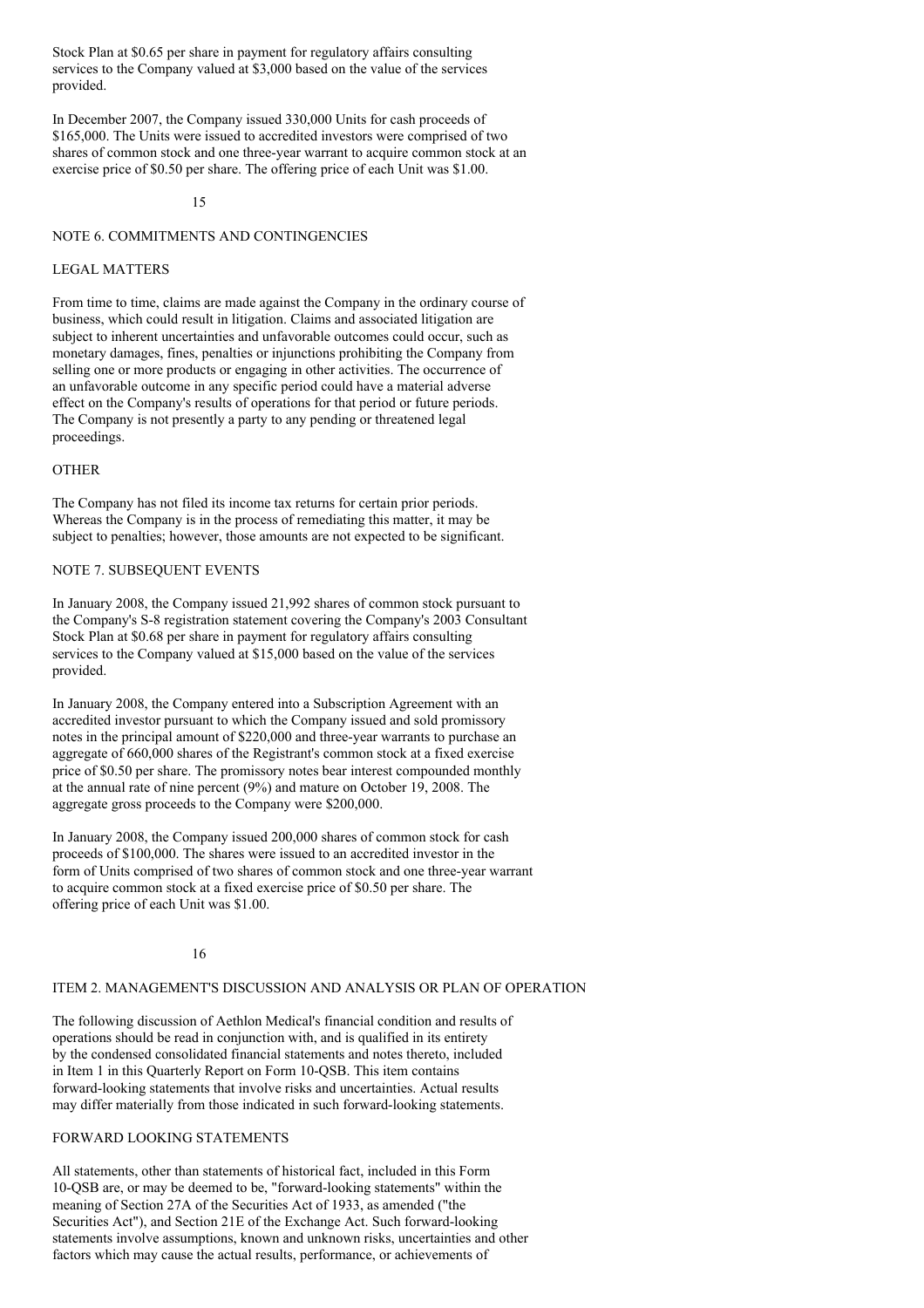Aethlon Medical, Inc. ("the Company") to be materially different from any future results, performance, or achievements expressed or implied by such forward looking statements contained in this Form 10-QSB. Such potential risks and uncertainties include, without limitation, completion of the Company's capital-raising activities, FDA approval of the Company's products, other regulations, patent protection of the Company's proprietary technology, product liability exposure, uncertainty of market acceptance, competition, technological change, and other risk factors detailed herein and in other of the Company's filings with the Securities and Exchange Commission. The forward-looking statements are made as of the date of this Form 10-QSB, and the Company assumes no obligation to update the forward-looking statements, or to update the reasons actual results could differ from those projected in such forward-looking statements.

## THE COMPANY

We are a developmental stage medical device company focused on expanding the applications of our Hemopurifier(R) platform technology which is designed to rapidly reduce the presence of infectious viruses and other toxins from human blood. As such, we focus on developing therapeutic devices to treat acute viral conditions brought on by pathogens targeted as potential biological warfare agents and chronic viral conditions including HIV/AIDS and Hepatitis-C. The Hemopurifier(R) combines the established scientific technologies of hemodialysis and affinity chromatography as a means to mimic the immune system's response of clearing viruses and toxins from the blood before cell and organ infection can occur. The Hemopurifier(R) cannot cure these afflictions but can lower viral loads and allow compromised immune systems to overcome otherwise serious or fatal medical conditions.

## WHERE YOU CAN FIND MORE INFORMATION

We are subject to the informational requirements of the Securities Exchange Act and must file reports, proxy statements and other information with the SEC. The reports, information statements and other information we file with the Commission can be inspected and copied at the Commission Public Reference Room, 450 Fifth Street, N.W. Washington, D.C. 20549. You may obtain information on the operation of the Public Reference Room by calling the SEC at (800) SEC-0330. The Commission also maintains a Web site (http://www.sec.gov) that contains reports, proxy, and information statements and other information regarding registrants, like us, which file electronically with the Commission. the Company's headquarters are located at 3030 Bunker Hill Street, Suite 4000, San Diego, CA 92109. Our phone number at that address is (858) 459-7800. Its Web site is maintained at http://www.aethlonmedical.com.

#### 17

### RESULTS OF OPERATIONS

## THREE MONTHS ENDED DECEMBER 31, 2007 COMPARED TO THE THREE MONTHS ENDED DECEMBER 31, 2006

#### Operating Expenses

Consolidated operating expenses for the three months ended December 31, 2007 were \$526,975 in comparison with \$464,994 for the comparable quarter a year ago. The increase of \$61,981, or 13% was due primarily to an increase in Payroll  $\&$ Related expenses of \$64,834, which was largely due to an increase in non-cash stock compensation expense of \$69,446.

#### Other Expense

Other expenses increased by approximately \$2,000,000 as compared to the corresponding prior period. This increase was comprised of a loss on extinguishment of debt of \$489,013, a non-cash increase in the fair value of warrant liability of approximately \$633,000, and an increase of approximately \$876,000 in interest expense for amortization of note discounts prior to extinguishment of the 10% Series A Convertible Notes, warrants and related obligations (see Note 4 to the condensed consolidated financial statements).

#### Net Loss

As a result of the increased expenses noted above, the Company recorded a consolidated net loss of approximately \$2,603,000 and \$541,000 for the quarters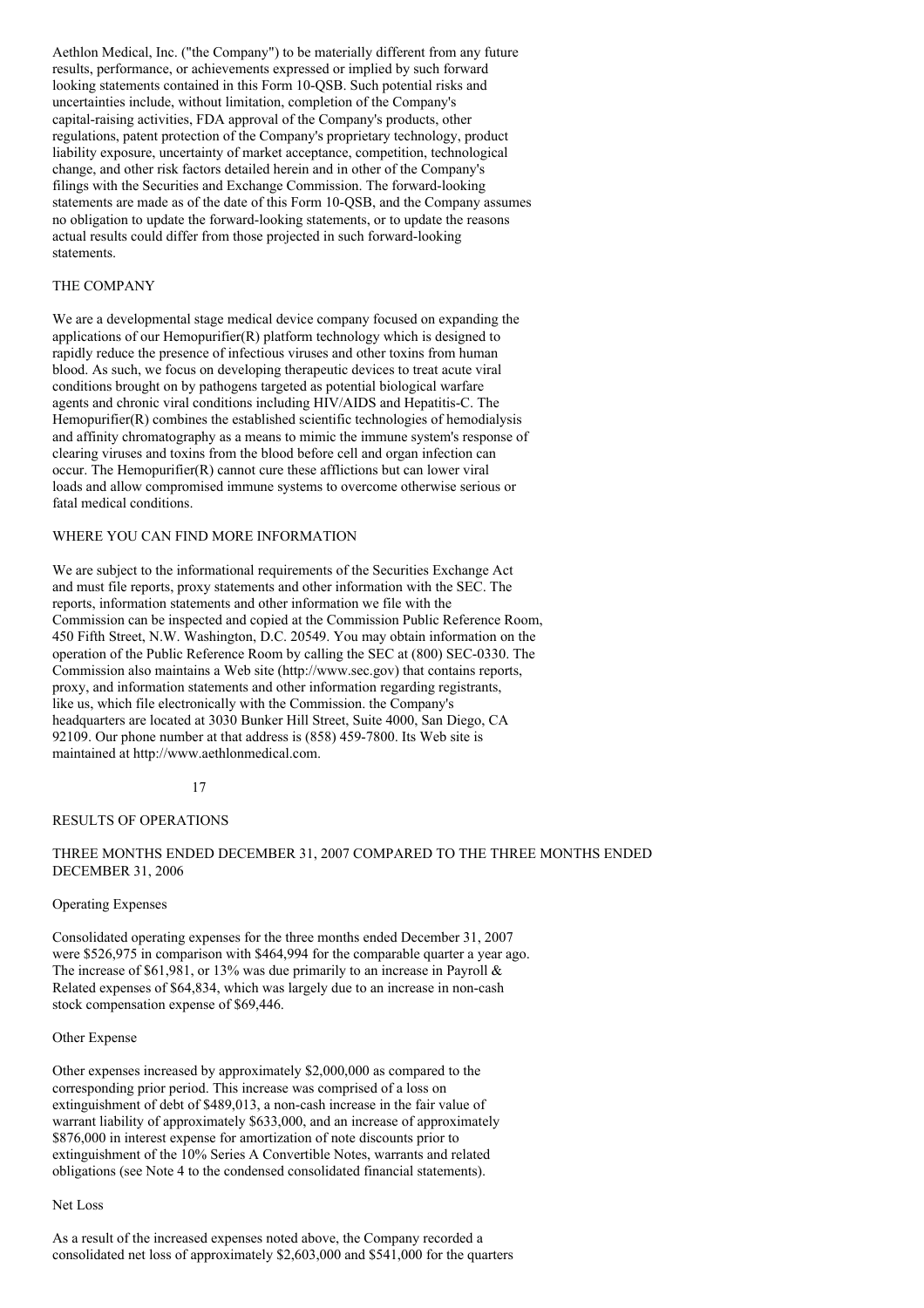ended December 31, 2007 and 2006, respectively.

Basic and diluted loss per common share were (\$0.07) for the three month period ended December 31, 2007 compared to (\$0.02) for the same period ended December 31, 2006. This increase in loss per share was primarily a result of the higher net loss during the three month period ended December 31, 2007, as compared to the three month period ended December 31, 2006.

## NINE MONTHS ENDED DECEMBER 31, 2007 COMPARED TO THE NINE MONTHS ENDED DECEMBER 31, 2006

### Operating Expenses

Consolidated operating expenses were approximately \$2,088,000 for the nine months ended December 31, 2007, versus approximately \$1,504,000 for the comparable period ended December 31, 2006. The increase of approximately \$584,000, or 39%, is a result of approximate increases in Professional expenses of \$74,000, Payroll expenses of \$495,000 and General and Administrative expenses \$15,000.

The Professional Fees expense increase is comprised of increases in legal fees of approximately \$210,000 and \$5,000 in accounting services, offset by approximate decreases of \$46,000 in scientific consulting fees, \$78,000 in investor relations expenses and \$6,000 in directors' fees.

The General and Administrative expense increase is comprised of approximate increases in lab supplies of \$74,000, insurance expense of \$14,000 and utilities expense of \$16,000 offset by decreases in financial conference expense of approximately \$36,000, travel expense of \$26,000, rent expense of \$15,000 and a net reduction in all other general expenses of approximately \$12,000.

The Payroll and related expense increase is comprised of approximately \$103,000 of increases in payroll expense primarily a result of our having a full-time President hired in the middle of the previous period and an approximate increase in stock option compensation expense of \$392,000.

### Other Expense

Other expenses increased by approximately \$1,023,000 as compared to the prior period one year ago. This increase was comprised primarily of a loss on extinguishment of debt of \$489,013,and an increase of approximately \$795,000 in interest expense, related to amortization of note discounts, offset by a non-cash decrease in the estimated fair value of the warrant liability of approximately \$281,000.

18

Net Loss

As a result of the increased expenses noted above, the Company recorded a consolidated net loss of approximately \$3,394,000 and \$1,788,000 for thenine-month periods ended December 31, 2007 and 2006, respectively.

Basic and diluted loss per common share were (\$0.10) for the nine month period ended December 31, 2007 compared to (\$0.07) for the same period ended December 31, 2006. This increase in loss per share was attributable primarily to a higher net loss during the nine month period ended December 31, 2007, as compared to the nine-month period ended December 31, 2006.

## LIQUIDITY AND CAPITAL RESOURCES

To date, the Company has funded its capital requirements for the current operations from net funds received from the public and private sale of debt and equity securities, as well as from the issuance of common stock in exchange for services. The Company's cash position at December 31, 2007 was approximately \$333,000 compared to approximately \$440,000, at March 31, 2007, representing a decrease of approximately \$107,000. During the nine months ended December 31, 2007, operating activities used net cash of approximately \$1,079,000, while the Company received approximately \$983,000 from financing activities from the issuance of common stock and convertible notes and utilized approximately \$11,000 in connection with patent costs and purchases of new equipment.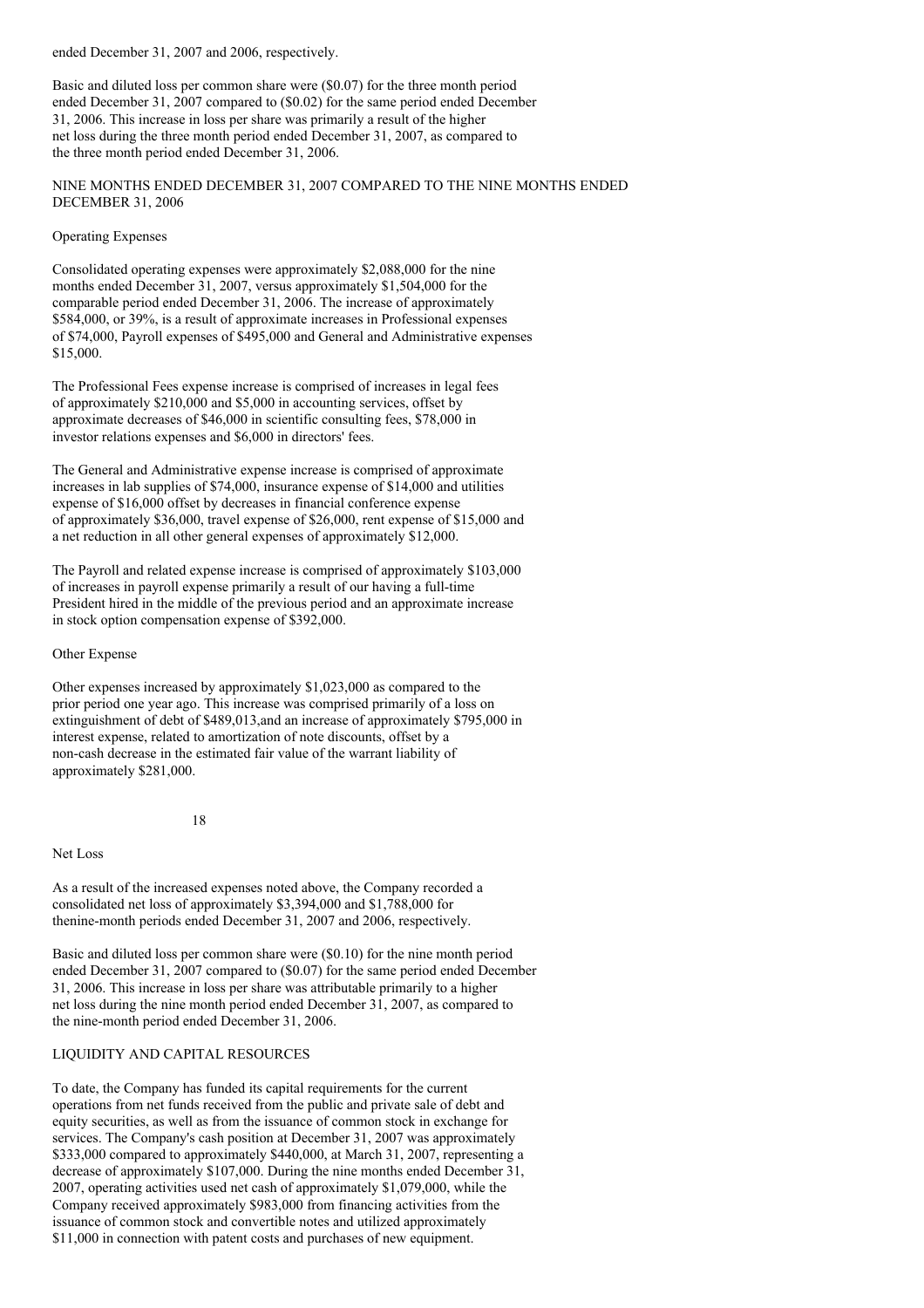During the nine month period ended December 31, 2007, net cash used in operating activities were approximately (\$1,079,000) and resulted from the approximate net loss of \$3,394,000, the change in the estimated fair value of warrant liability of approximately \$3,958,000 and a reduction of accounts payable and accrued expenses of approximately \$439,000. These were offset principally by the non-cash loss on debt extinguishment of approximately \$491,000, amortization of note discount of \$911,000, fair market value of common stock of approximately \$197,000 issued in payment for services and approximately \$422,000 in stock-based compensation.

An increase in working capital during the nine months ended December 31, 2007 in the amount of approximately \$3,584,000 changed the Company's negative working capital position to approximately (\$3,676,000) at December 31, 2007 from a negative working capital of approximately (\$7,260,000) at March 31, 2007.

The Company's current deficit in working capital required us to obtain funds in the short-term to be able to continue in business, and in the longer term to fund research and development on products not yet ready for market.

The Company's operations to date have consumed substantial capital without generating revenues, and will continue to require substantial capital funds to conduct necessary research and development and pre-clinical and clinical testing of Hemopurifier(R) products, and to market any of those products that receive regulatory approval. The Company does not expect to generate revenue from operations for the foreseeable future, and its ability to meet its cash obligations as they become due and payable is expected to depend for at least the next several years on its ability to sell securities, borrow funds or a combination thereof. The Company's future capital requirements will depend upon many factors, including progress with pre-clinical testing and clinical trials, the number and breadth of our programs, the time and costs involved in preparing, filing, prosecuting, maintaining and enforcing patent claims and other proprietary rights, the time and costs involved in obtaining regulatory approvals, competing technological and market developments, and management's ability to establish collaborative arrangements, effect successful commercialization strategies, marketing activities and other arrangements. The Company expects to continue to incur increasing negative cash flows and net losses for the foreseeable future, and presently requires a minimum of \$125,000 per month to sustain operations.

Management does not believe that inflation has had or is likely to have any material impact on the Company's limited operations.

At the date of this filing, we do not have plans to purchase significant amounts of equipment or hire significant numbers of employees prior to successfully raising additional capital.

#### 19

#### PLAN OF OPERATION

The Company is a development stage medical device company that has not yet engaged in significant commercial activities. The primary focus of our resources is the advancement of our proprietary Hemopurifier(R) platform treatment technology, which is designed to rapidly reduce the presence of infectious viruses and toxins in human blood. Our focus is to prepare our Hemopurifier(R) to treat chronic viral conditions, acute viral conditions and viral-based bioterror threats in human clinical trials.

The Company plans to continue research and development activities related to our Hemopurifier(R) platform technology, with particular emphasis on the advancement of our treatment for "Category A" pathogens as defined by the Federal Government under Project Bioshield and the All Hazards Preparedness Act of 2006. The Company has filed an Investigational Device Exemption ("IDE") with the FDA in order to proceed with Human safety studies of the Hemopurifier(R). Such studies, complemented by planned in-vivo and appropriate animal in-vitro studies should allow the Company to proceed to Premarket Approval ("PMA") process. The PMA process is the last major FDA hurdle in determining the safety and effectiveness of Class III medical Devices (of which the Hemopurifier(R) is one).

Subject to the availability of working capital, management anticipates continuing to increase spending on research and development over the next 12 months. Additionally, associated with the Company's anticipated increase in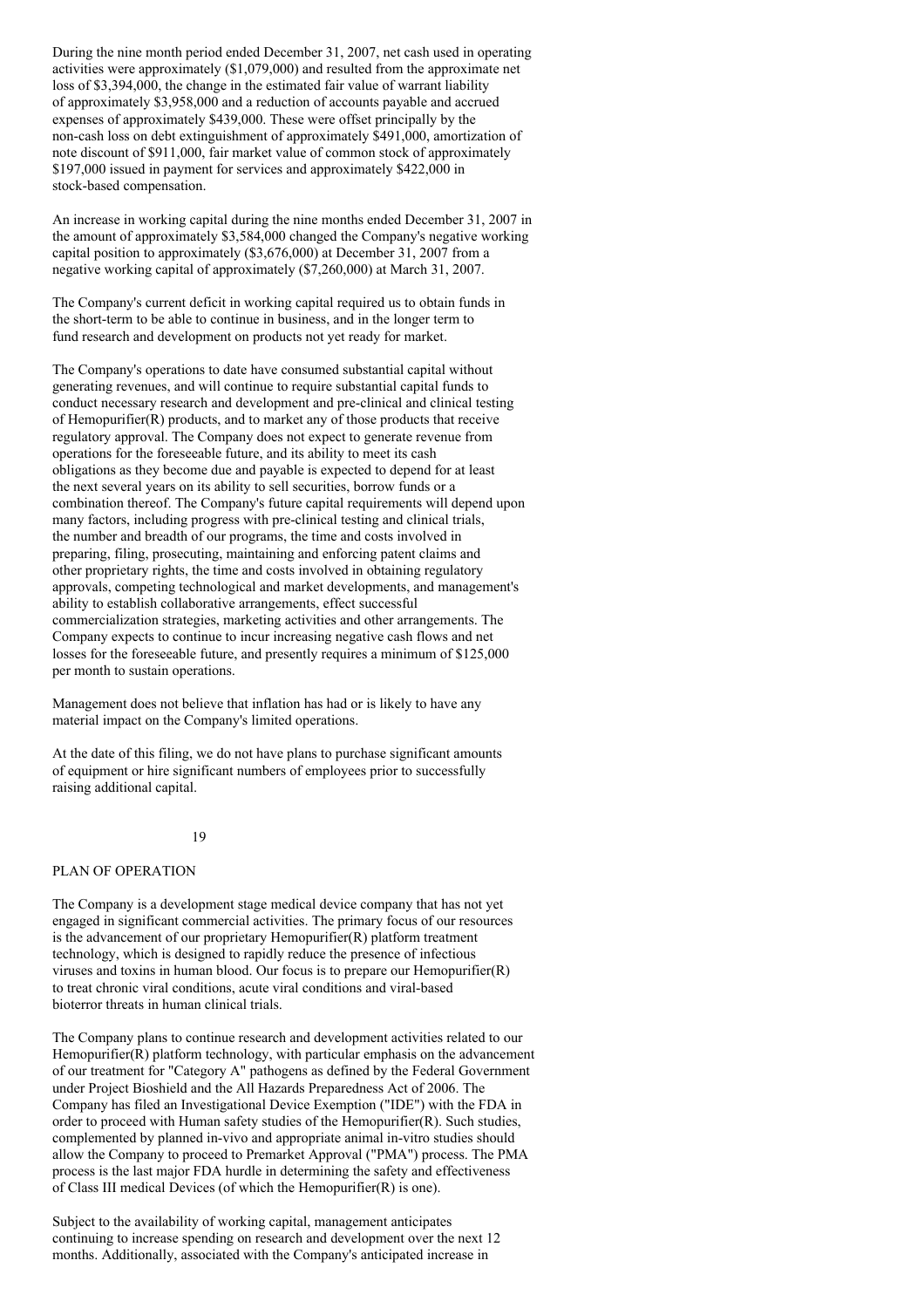research and development expenditures, we anticipate purchasing additional amounts of equipment during this period to support our laboratory and testing operations. Operations to date have consumed substantial capital without generating revenues, and will continue to require substantial and increasing capital funds to conduct necessary research and development and pre-clinical and clinical testing of our Hemopurifier(R) products, as well as market any of those products that receive regulatory approval. The Company does not expect to generate revenue from operations for the foreseeable future, and our ability to meet our cash obligations as they become due and payable is dependent for at least the next several years on our ability to sell securities, borrow funds or a combination thereof. Future capital requirements will depend upon many factors, including progress with pre-clinical testing and clinical trials, the number and breadth of our clinical programs, the time and costs involved in preparing, filing, prosecuting, maintaining and enforcing patent claims and other proprietary rights, the time and costs involved in obtaining regulatory approvals, competing technological and market developments, as well as management's ability to establish collaborative arrangements, effective commercialization, marketing activities and other arrangements. The Company expects to continue to incur increasing negative cash flows and net losses for the foreseeable future.

## CRITICAL ACCOUNTING POLICIES

The preparation of condensed consolidated financial statements in conformity with accounting principles generally accepted in the United States of America requires the Company to make a number of estimates and assumptions that affect the reported amounts of assets and liabilities and disclosure of contingent assets and liabilities at the date of the financial statements. Such estimates and assumptions affect the reported amounts of expenses during the reporting period. On an ongoing basis, the Company evaluates estimates and assumptions based upon historical experience and various other factors and circumstances. Management believes the Company's estimates and assumptions are reasonable in the circumstances; however, actual results may differ from these estimates under different future conditions.

The Company believes that the estimates and assumptions that are most important to the portrayal of the Company's financial condition and results of operations, in that they require the most difficult, subjective or complex judgments, form the basis for the accounting policies deemed to be most critical to us. These critical accounting policies relate to stock purchase warrants issued with notes payable, beneficial conversion feature of convertible notes payable, impairment of intangible assets and long lived assets, stock compensation, classification of warrant obligation, contingencies and litigation. We believe estimates and assumptions related to these critical accounting policies are appropriate under the circumstances; however, should future events or occurrences result in unanticipated consequences, there could be a material impact on the Company's future financial conditions or results of operations.

There have been no changes to the Company's critical accounting policies as disclosed in its Form 10-KSB for the year ended March 31, 2007.

 $20$ 

## OFF-BALANCE SHEET ARRANGEMENTS

There are no guarantees, commitments, lease and debt agreements or other agreements that could trigger an adverse change in our credit rating, earnings, cash flows or stock price, including requirements to perform under standby agreements.

## ITEM 3. CONTROLS AND PROCEDURES

Under the supervision and with the participation of Management, including our Chief Executive Officer ("CEO"), we evaluated the effectiveness of the design and operation of our disclosure controls and procedures (as defined in Rule 13a-15(e) and 15d-15(e) of the Securities Exchange Act of 1934) as of the end of the period covered by this report (the "Evaluation Date"). Based upon that evaluation, the CEO concluded that, as of December 31, 2007, our disclosure controls and procedures were effective in timely alerting them to the material information relating to us (or our consolidated subsidiaries) required to be included in our periodic filings with the SEC.

# Changes in Controls and Procedures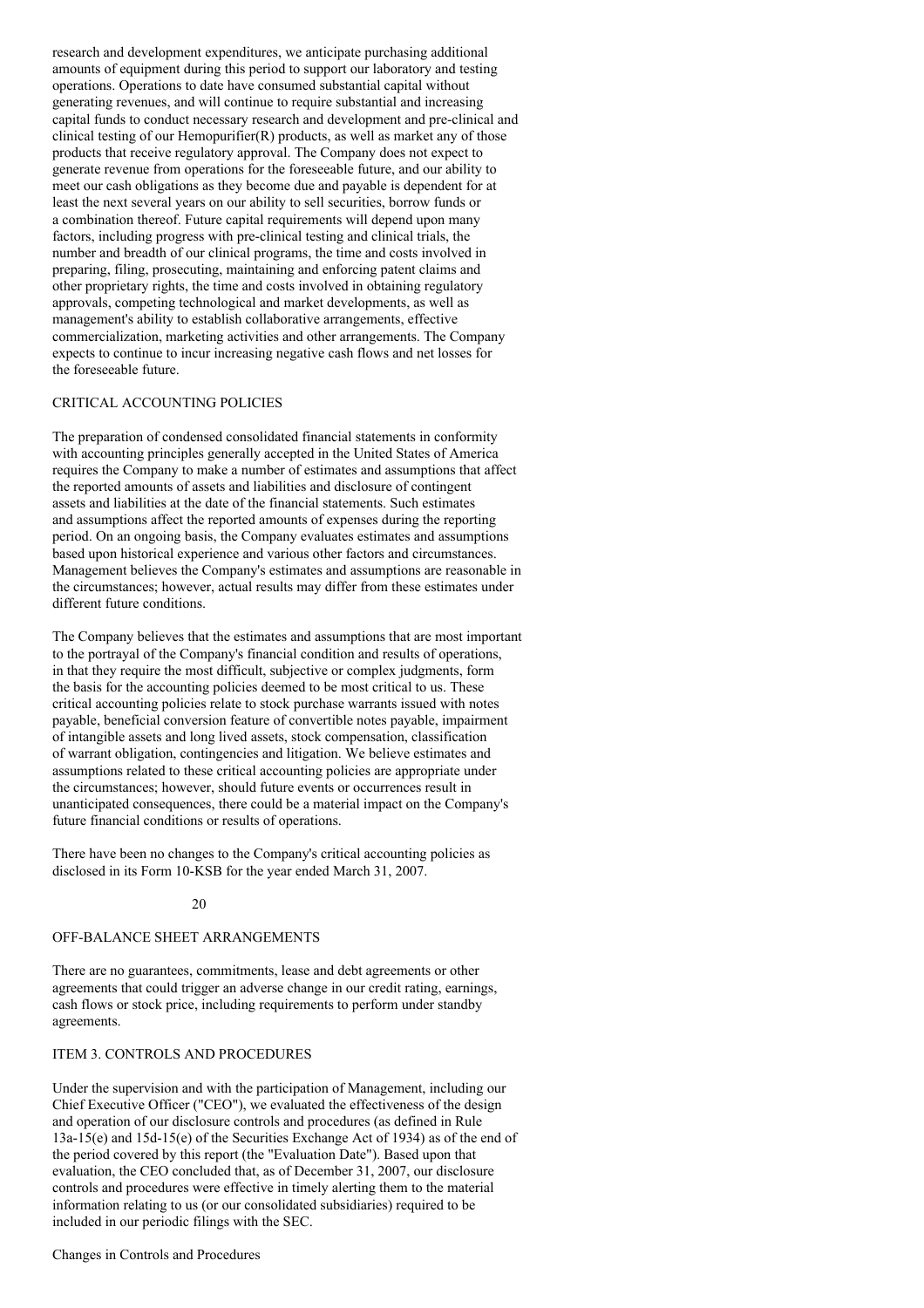During the quarter ended December 31, 2007, our chief financial officer resigned and our chief executive officer assumed the role of principal accounting officer. We also hired a part time senior vice president of finance to bolster our financial staff following the departure of our former chief financial officer.

There were no other significant changes made in our internal controls over financial reporting during the three month period ended December 31, 2007 that have materially affected or are reasonably likely to materially affect these controls.

Limitations on the Effectiveness of Internal Control

Management, including the CEO, does not expect that our disclosure controls and procedures or our internal control over financial reporting will necessarily prevent all fraud and material errors. An internal control system, no matter how well conceived and operated, can provide only reasonable, not absolute, assurance that the objectives of the control system are met. Further, the design of a control system must reflect the fact that there are resource constraints, and the benefits of controls must be considered relative to their costs. Because of the inherent limitations on all internal control systems, no evaluation of controls can provide absolute assurance that all control issues and instances of fraud, if any, within Aethlon Medical have been detected. These inherent limitations include the realities that judgments in decision-making can be faulty, and that breakdowns can occur because of simple error or mistake. Additionally, controls can be circumvented by the individual acts of some persons, by collusion of two or more people, and/or by management override of the control. The design of any system of internal control is also based in part upon certain assumptions about the likelihood of future events, and there can be no assurance that any design will succeed in achieving its stated goals under all potential future conditions. Over time, controls may become inadequate because of changes in circumstances, and/or the degree of compliance with the policies and procedures may deteriorate. Because of the inherent limitations in a cost-effective internal control system, financial reporting misstatements due to error or fraud may occur and not be detected on a timely basis.

21

PART II

## OTHER INFORMATION

## ITEM 1. LEGAL PROCEEDINGS

From time to time, claims are made against the Company in the ordinary course of business, which could result in litigation. Claims and associated litigation are subject to inherent uncertainties and unfavorable outcomes could occur, such as monetary damages, fines, penalties or injunctions prohibiting the Company from selling one or more products or engaging in other activities. The occurrence of an unfavorable outcome in any specific period could have a material adverse effect on the Company's results of operations for that period or future periods. The Company is not presently a party to any pending or threatened legal proceedings.

## ITEM 2. UNREGISTERED SALES OF EQUITY SECURITIES AND USE OF PROCEEDS

On November 29, 2007, the Company entered into Amended and Restated 10% Series A Convertible Promissory Notes (the "Notes") with the Holders. The Notes were issued in exchange for the Prior Notes, and all amendments to the Prior Notes, including the Allonges entered into between the Company and the Holders on March 5, 2007.

The Notes bear an aggregate principal amount of \$1,000,000 and are convertible into an aggregate of 5,000,000 shares of the Company's Common Stock and mature on February 15, 2009. The Notes provide for the payment of accrued and default interest through December 31, 2007 in the aggregate amount of \$295,248 to be paid in units ("Units") at a fixed rate of \$0.20 per Unit, each Unit consisting of one share of the Company's Common Stock and one Class A Common Stock Purchase Warrant (the "Class A Warrant") to purchase one share of the Company's Common Stock at a fixed exercise price of \$0.20 per share. If the Holders exercise the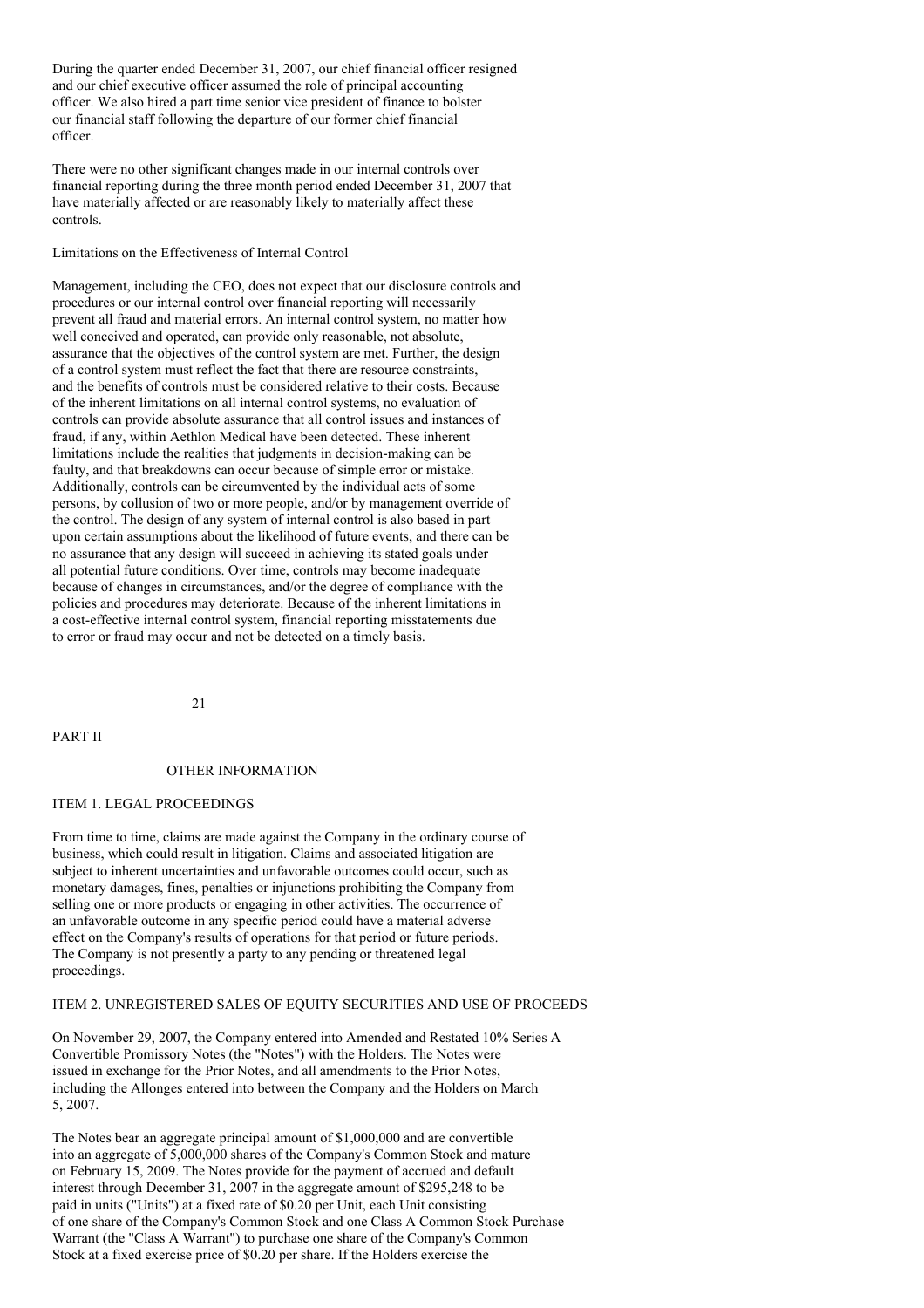Class A Warrants on or before February 15, 2010, the Company will issue them one Class B Common Stock Purchase Warrant (the "Class B Warrant") for every two Class A Warrants exercised. The Class B Warrants will have an exercise price of \$0.60 per share.

The Notes also provide for the payment of liquidated damages through November 29, 2007 in the aggregate amount \$269,336 to be paid in units ("Damages Units") at a fixed rate of \$0.40 per Damages Unit, each Damages Unit consisting of one share of the Company's Common Stock and one Class A-1 Common Stock Purchase Warrant (the "Class A-1 Warrant") to purchase on share of the Company's Common Stock at an exercise price of \$0.40 per share. If the Holders exercise the Class A-1 Warrants on or before February 15, 2010, the Company will issue them one Class B-1 Common Stock Purchase Warrant (the "Class B-1 Warrant") for every two Class A-1 Warrants exercised. The Class B-1 Warrants will have a fixed exercise price of \$0.40 per share.

In addition, the Notes provide for the issuance of Class A Principal Common Stock Purchase Warrants (the "Class A Principal Warrant") to purchase an aggregate of 5,000,000 shares of the Company's Common Stock on the same terms as the Class A Warrants. The shares underlying the Class A Warrants, the Class A-1 Warrants and the Class A Principal Warrants shall be registered with the SEC by March 31, 2008, and the shares underlying the Class B Warrants and the Class B-1 Warrants shall be registered with the SEC by the 30th day following the issuance date of such warrants. This transaction was exempt from registration pursuant to Regulation D promulgated under the Securities Act of 1933.

On December 5, 2007 the Company issued and sold promissory notes in the principal amount of \$495,000 (the "Notes") and three-year warrants to purchase and aggregate of 1,485,000 shares of the Company's common stock at a fixed exercise price of \$.50 per share (the "Warrants"). The Notes bear interest compounded monthly at an annual rate of eight percent (8%) per annum and mature on September 5, 2008. The Company is required to file a registration statement with the SEC covering the shares underlying the Warrants within 60 calendar days of closing. In the event that, within 180 days of closing such registration statement is not effective, the Company is obligated to penalties, payable in cash, of 2% per month. This transaction was exempt from registration pursuant to Regulation D promulgated under the Securities Act of 1933.

In December 2007, the Company issued 330,000 Units of common stock for cash proceeds of \$165,000. The shares were issued to accredited investors in the form of Units comprised of two shares of common stock and one three-year warrant to acquire common stock at an exercise price of \$0.50 per share. The offering price of each Unit was \$1.00.

#### $22$

In January 2008, the Company issued 200,000 shares of common stock for cash proceeds of \$100,000. The shares were issued to an accredited investor in the form of Units comprised of two shares of common stock and one three-year warrant to acquire common stock at a fixed exercise price of \$0.50 per share. The offering price of each Unit was \$1.00.

That 330,000 unit transaction in December coupled with the sale of 100,000 units in January 2008 (see Note 7 Subsequent Events) completed a private placement of 1,000,000 Units, priced at \$1.00 per unit, raising \$980,000. Each Unit is comprised of two shares of common stock and one warrant. The warrant has a fixed exercise price of \$0.50 per share and is exercisable for three years from issuance. The Company is required to file a registration statement with the SEC covering the shares underlying the units within 60 calendar days of closing. In the event that, within 180 days of closing such registration is not effective, or the underlying shares are not saleable under SEC Rule 144, the Company is obligated to pay penalties, payable in additional shares, of 2% per month. This transaction was exempt from registration pursuant to Regulation D promulgated under the Securities Act of 1933.

## ITEM 3. DEFAULTS UPON SENIOR SECURITIES

As of the date of this report, various promissory and convertible notes payable in the aggregate principal amount of \$502,500 have reached maturity and are past due. The Company is continually reviewing other financing arrangements to retire all past due notes. At December 31, 2007 the Company had accrued interest in the amount of \$405,754 associated with these notes and accrued liabilities payable.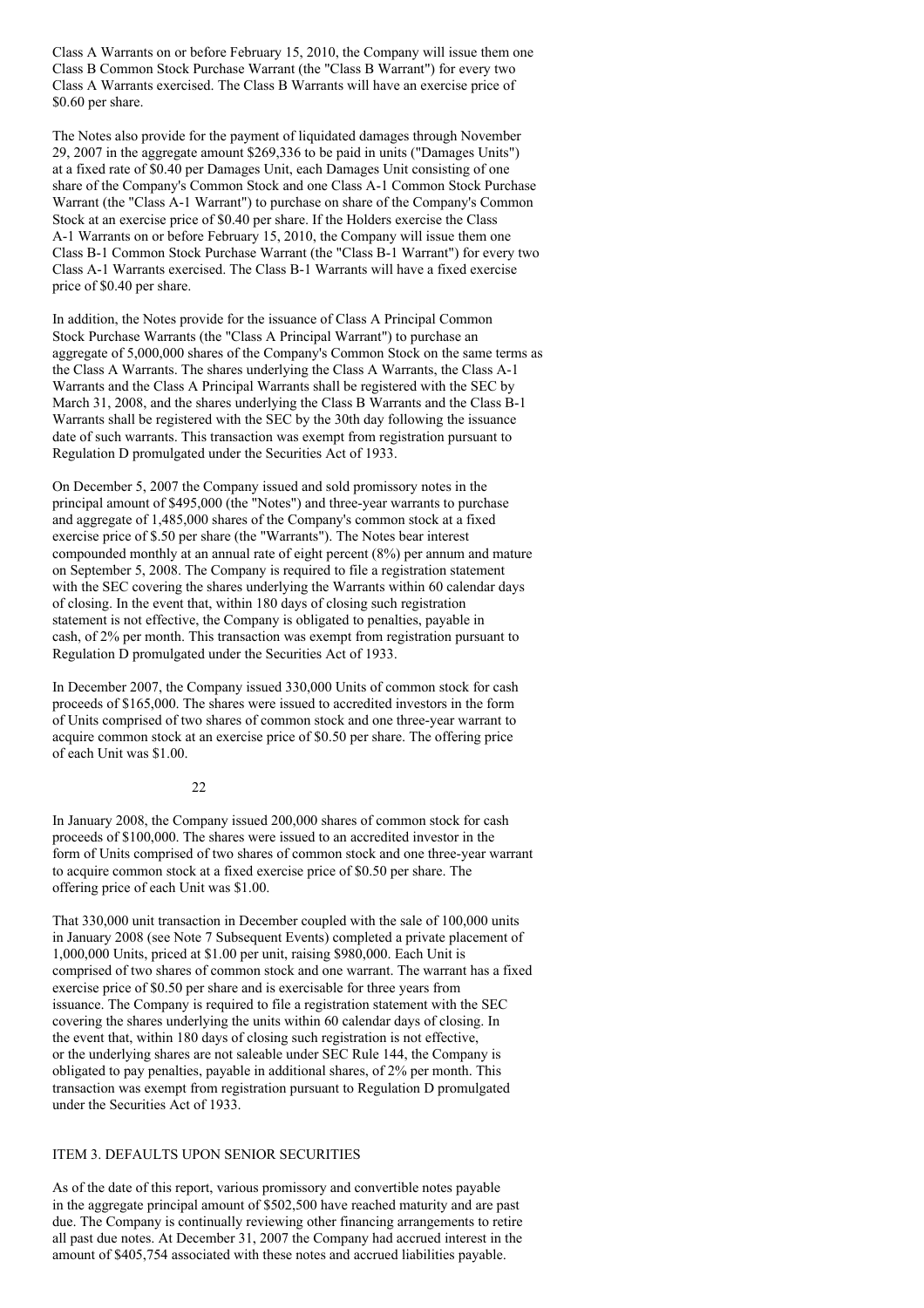None

## ITEM 5. OTHER INFORMATION

On January 8, 2008 the Company completed a private placement of 100,000 Units, priced at \$1.00 per unit, raising \$100,000. Each Unit is comprised of two shares of common stock and one warrant. The warrant has an exercise price of \$0.50 and is exercisable for three years from issuance. The Company is required to file a registration statement with the SEC covering the shares underlying the units within 60 calendar days of closing. In the event that, within 180 days of closing such registration is not effective, or the underlying shares are not saleable under SEC Rule 144, the Company is obligated to pay penalties, payable in additional shares, of 2% per month. This transaction was exempt from registration pursuant to Regulation D promulgated under the Securities Act of 1933.

On January 18, 2008 the Company issued and sold promissory notes in the principal amount of \$220,000 (the "Notes") and three-year warrants to purchase and aggregate of 660,000 shares of the Company's common stock at an exercise price of \$.50 per share (the "Warrants"). The Notes bear interest compounded monthly at an annual rate of eight percent (8%) per annum and mature on October 18, 2008. The Company is required to file a registration statement with the SEC covering the shares underlying the Warrants within 60 calendar days of closing. In the event that, within 180 days of closing such registration statement is not effective, the Company is obligated to penalties, payable in cash, of 2% per month. This transaction was exempt from registration pursuant to Regulation D promulgated under the Securities Act of 1933.

#### 23

### ITEM 6. EXHIBITS

(a) Exhibits. The following documents are filed as part of this report:

- 3.1 Articles of Incorporation of Aethlon Medical, Inc. (1)
- 3.2 Bylaws of Aethlon Medical, Inc. (1)
- 3.3 Certificate of Amendment of Articles of Incorporation dated March 28, 2000 (2)
- 3.4 Certificate of Amendment of Articles of Incorporation dated June 13, 2005 (3)
- 3.5 Certificate of Amendment of Articles of Incorporation dated March 6, 2007 (4)
- 10.32 Form of Registration Rights Agreement for Amended and Restated Notes and Warrants (5)
- 10.33 Form of Class A Warrant (5)
- 10.34 Form of Class A Principal Warrant (5)
- 10.35 Form of Class A-1 Warrant (5)
- 10.37 Form of Class B Warrant (5)
- 10.38 Form of Class B-1 Warrant (5)
- 10.39 Form of Amended and Restated 10% Convertible Notes (5)
- 10.41 Form of Unit Offering Subscription Agreement (5)
- 10.42 Form of Common Stock Warrant (5)
- 10.43 Form of Unit Securities including Promissory Note and Common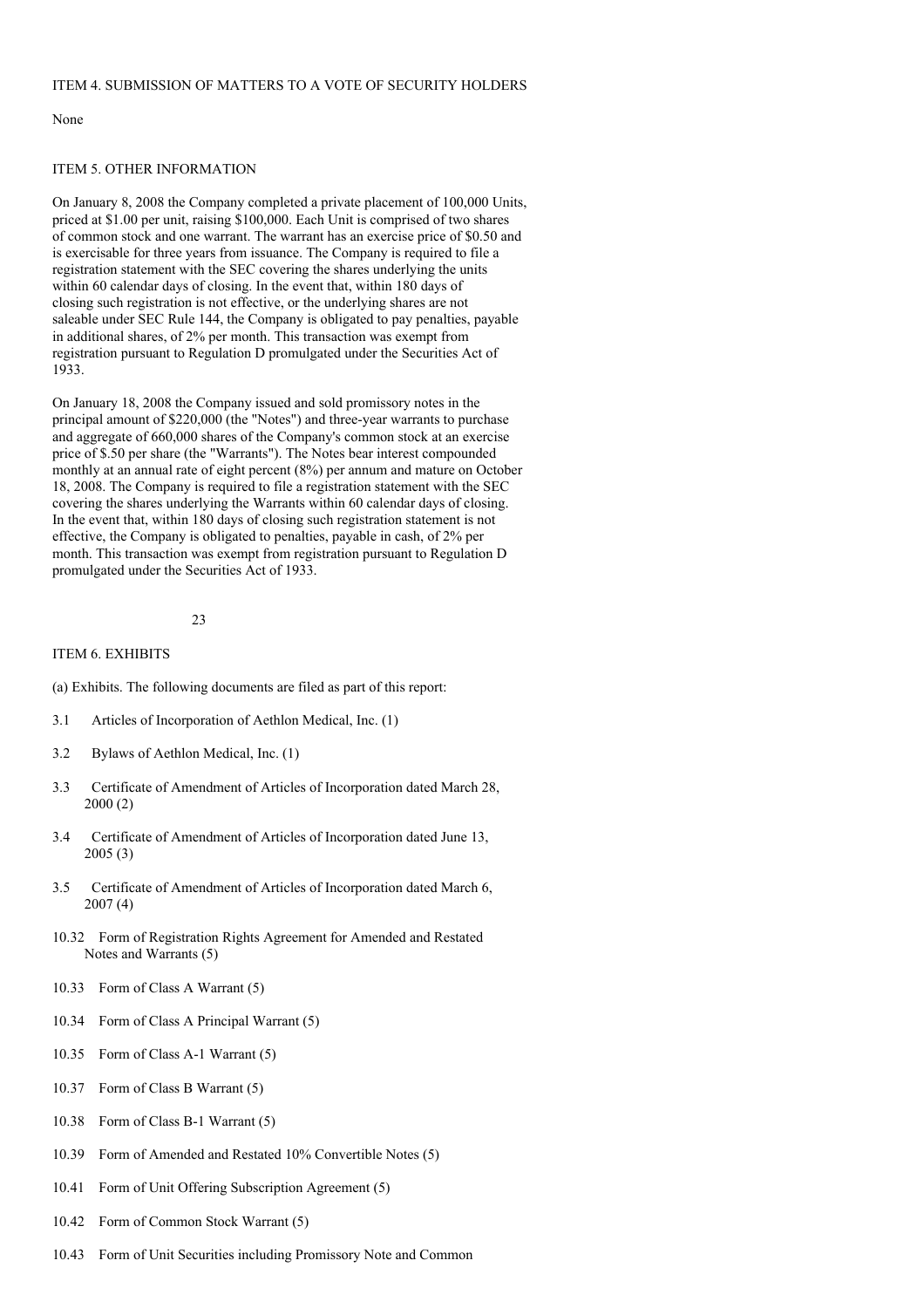Stock Purchase Warrant (5)

- 31.1\* Certification of Principal Executive Officer and Principal Financial Officer pursuant to Securities Exchange Act rules 13a- 15 and 15d-15(c) as adopted pursuant to section 302 of the Sarbanes-Oxley Act of 2002.
- 32.1\* Certification of James A. Joyce, Principal Executive Officer and Principal Financial Officer pursuant to 18 U.S.C. section 1350, as adopted pursuant to section 906 of the Sarbanes-Oxley Act of 2002.

\* Filed herewith.

- (1) December 18, 2000 and incorporated by reference
- (2) Filed with the Company's Annual Report on Form 10-KSB for the year ended March 31, 2000 and incorporated by reference.
- (3) Filed with the Company's Current Report on Form 8-K, dated June 10, 2005 and incorporated by reference.
- (4) Filed with the Company's Current Report on form 8-K dated March 7, 2007 and incorporated herein by reference.
- (5) Filed with the Company's Registration Statement on Form S-1 filed February 11, 2008 and incorporated herein by reference.

## 24

## SIGNATURES

In accordance with the requirements of the Exchange Act, the registrant caused this report to be signed on its behalf by the undersigned, thereunto duly authorized.

---------------------------

## AETHLON MEDICAL, INC.

Date: FEBRUARY 19, 2008 BY: /S/ JAMES A. JOYCE

JAMES A. JOYCE CHAIRMAN, PRESIDENT, CHIEF ACCOUNTING OFFICER AND CHIEF EXECUTIVE OFFICER

25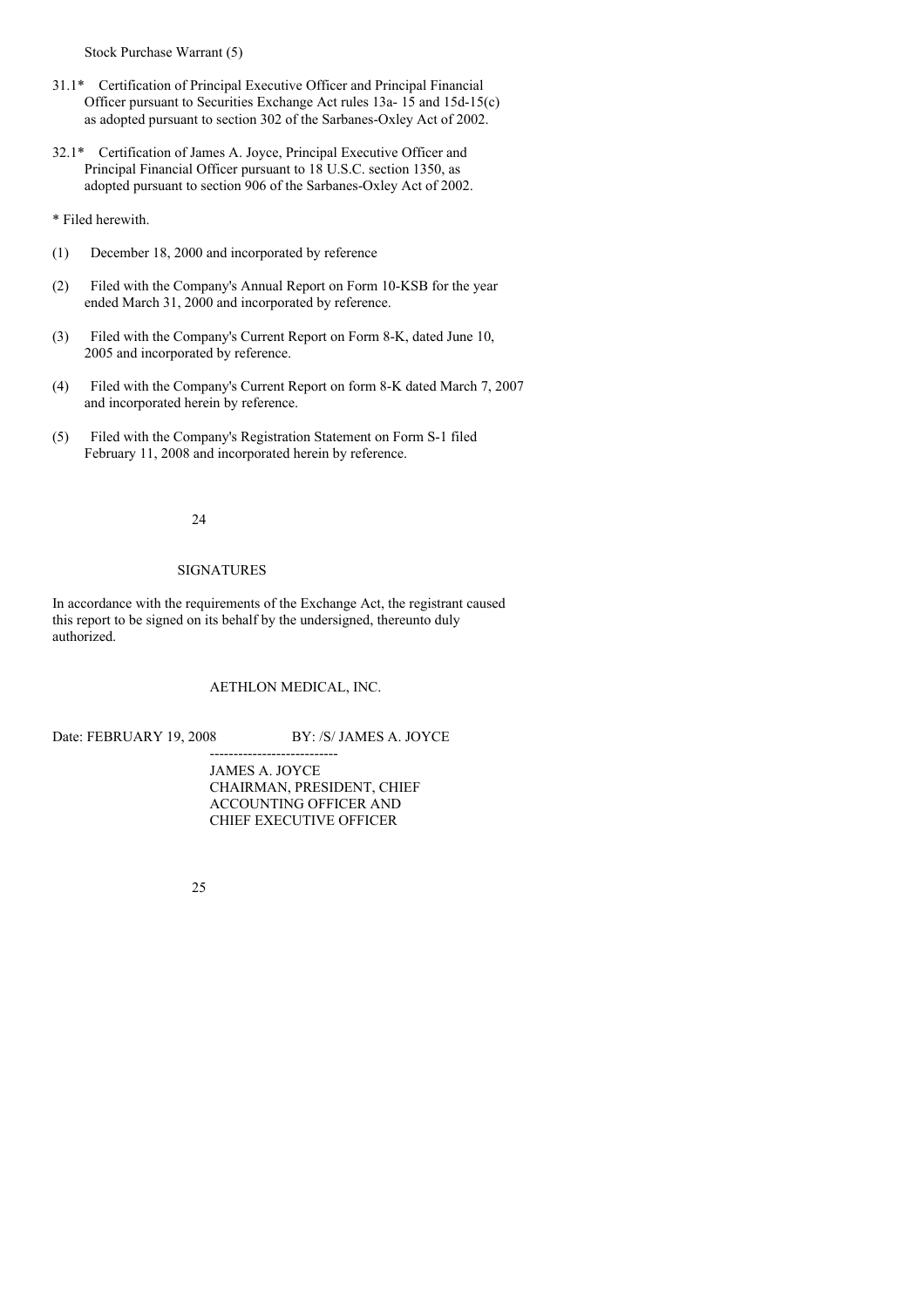### **CERTIFICATION**

I, James Joyce, certify that:

1. I have reviewed this report on Form 10-QSB of Aethlon Medical, Inc.;

2. Based on my knowledge, this report does not contain any untrue statement of a material fact or omit to state a material fact necessary to make the statements made, in light of the circumstances under which such statements were made, not misleading with respect to the period covered by this report;

3. Based on my knowledge, the financial statements, and other financial information included in this report, fairly present in all material respects the financial condition, results of operations and cash flows of the small business issuer as of, and for, the periods presented in this report.

4. The small business issuer's other certifying officers and I are responsible for establishing and maintaining disclosure controls and procedures (as defined in Exchange Act Rules 13a-15(e) and 15d-15(e)) for the small business issuer and have:

a) designed such disclosure controls and procedures, or caused such disclosure controls and procedures to be designed under our supervision, to ensure that material information relating to the small business issuer, including its consolidated subsidiaries, is made known to us by others within those entities, particularly during the period in which this report is being prepared;

b) evaluated the effectiveness of the small business issuer's disclosure controls and procedures and presented in this report our conclusions about the effectiveness of the disclosure controls and procedures, as of the end of the period covered by this report based on such evaluation; and

c) disclosed in this report any change in the small business issuer's internal control over financial reporting that occurred during the small business issuer's most recent fiscal quarter that has materially affected, or is reasonably likely to materially affect, the small business issuer's internal control over financial reporting; and

5. The small business issuer's other certifying officers and I have disclosed, based on our most recent evaluation of internal control over financial reporting, to the small business issuer's auditors and the audit committee of registrant's board of directors (or persons performing the equivalent functions):

a) all significant deficiencies and material weaknesses in the design or operation of internal control over financial reporting which are reasonably likely to adversely affect the small business issuer's ability to record, process, summarize and report financial information; and

b) any fraud, whether or not material, that involves management or other employees who have a significant role in the small business issuer's internal control over financial reporting.

Date: February 19, 2008

/S/ JAMES A. JOYCE

----------------------------- JAMES A. JOYCE CHIEF EXECUTIVE OFFICER AND CHIEF ACCOUNTING OFFICER (PRINCIPAL EXECUTIVE OFFICER AND PRINCIPAL ACCOUNTING OFFICER)